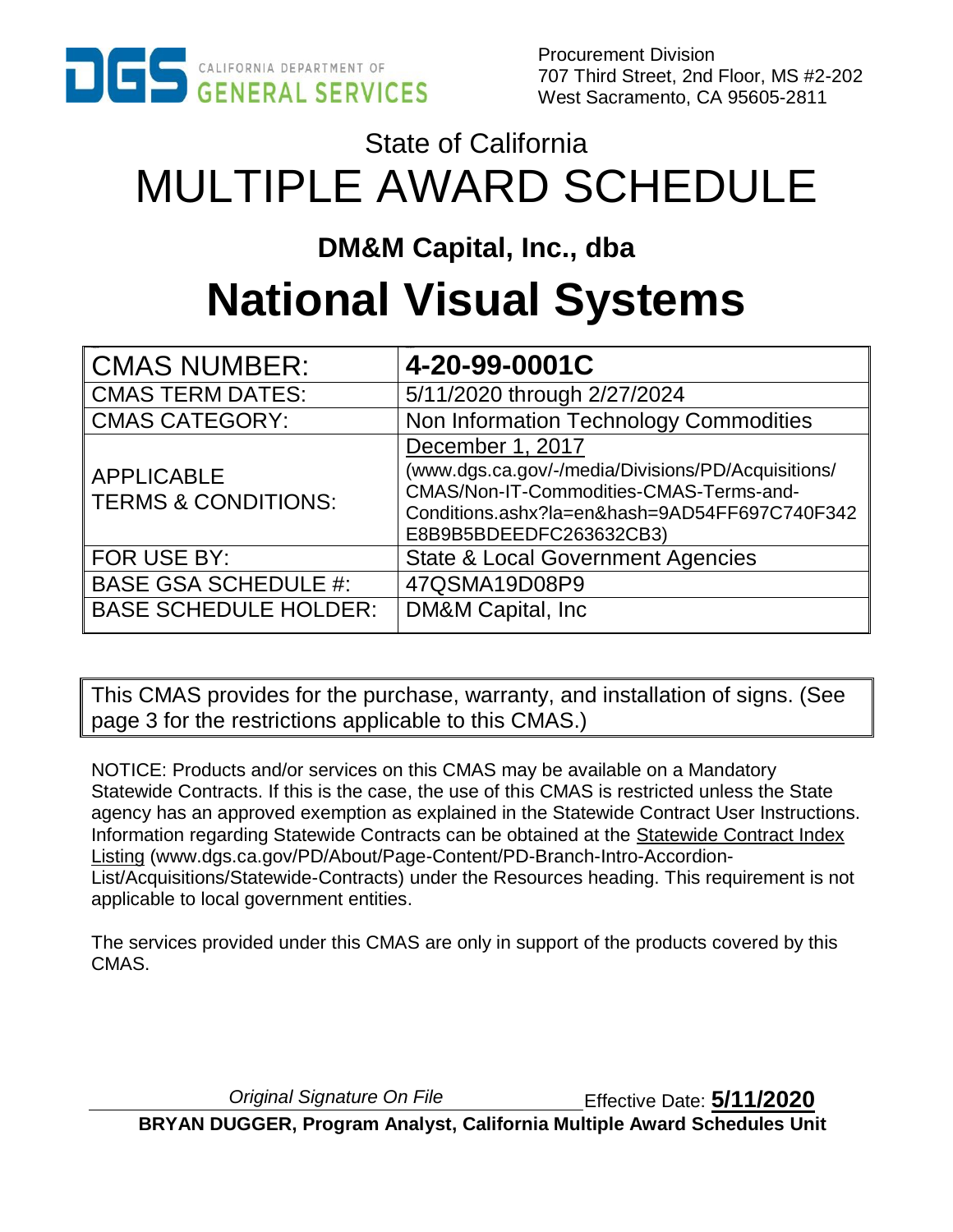State agencies cannot use this CMAS to purchase products available through the California Prison Industry Authority (CALPIA) without a one-time exemption from CALPIA. Agencies may request an exemption at the following website: www.calpia.ca.gov/about/doingbusiness-with-calpia/exemption-process/. A copy of the approved exemption must be kept with the purchase order for audit purposes.

The most current Ordering Instructions and Special Provisions, CMAS Terms and Conditions, and products and/or services are included herein. All purchase orders issued by State agencies under this CMAS shall incorporate these Ordering Instructions and Special Provisions and CMAS Terms and Conditions dated December 1, 2017.

Agency non-compliance with the requirements of this CMAS may result in the loss of delegated authority to use the CMAS program.

CMAS contractor non-compliance with the requirements of this CMAS may result in termination of the CMAS.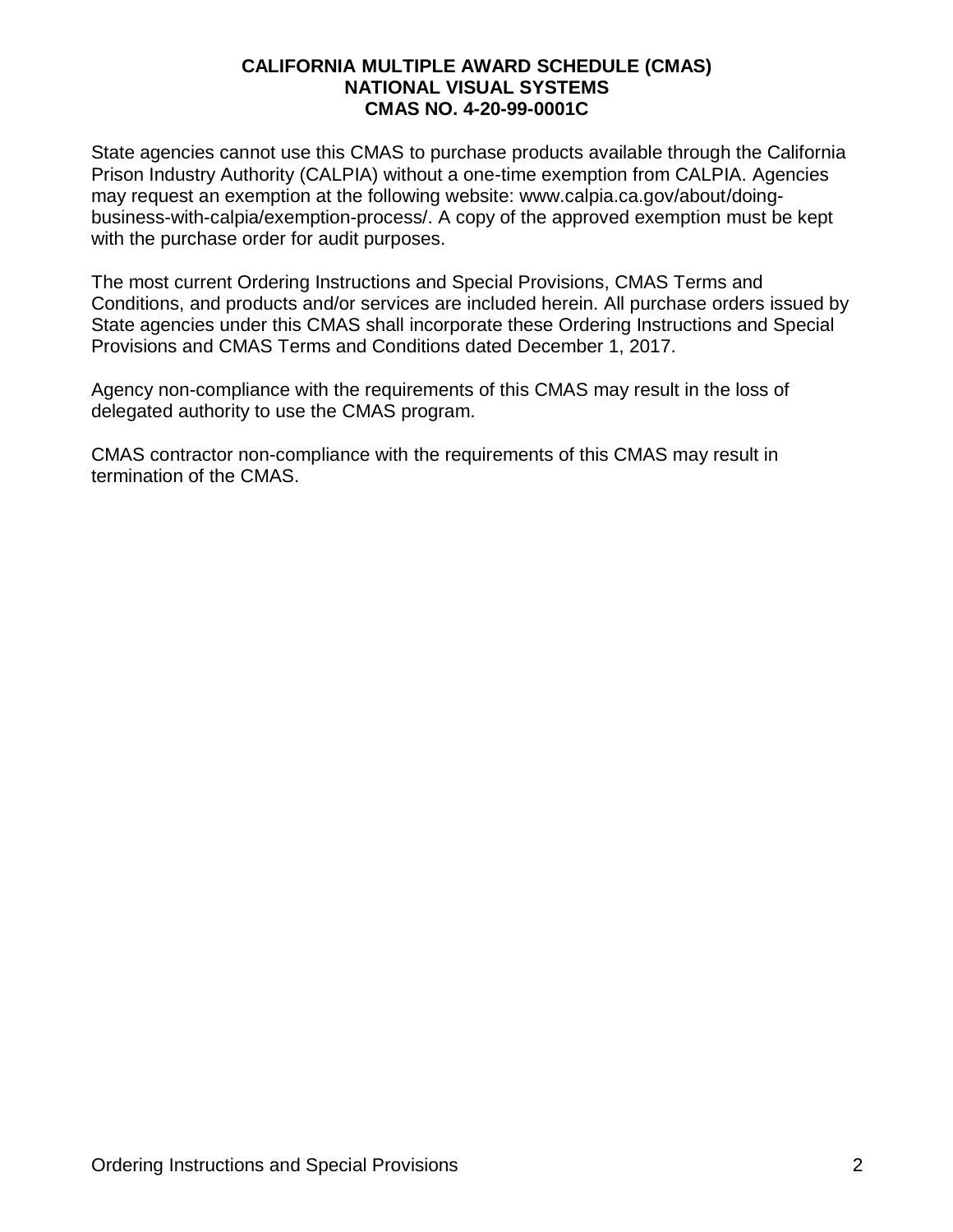#### **CMAS PRODUCT & SERVICE CODES**

The CMAS Product & Service Codes listed below are for marketing purposes only. Review this CMAS and the base contract identified below for the products and/or services available on this CMAS.

Boards-Bulletin Boards-Letter Display-System Outdoor-Sign Sign-Braille Sign-Directories Sign-Exterior Sign-Handicapped Sign-Letters Sign-Message Board Sign-Traffic/Road/Boundary

#### **AVAILABLE PRODUCTS AND/OR SERVICES**

All of products from the

manufacturer/manufacturers listed in the base GSA schedule are available within the scope of this CMAS.

The ordering agency must verify all products and/or services are currently available on the base General Services Administration (GSA) schedule. Access the [GSA eLibrary](http://www.gsaelibrary.gsa.gov/) at www.gsaelibrary.gsa.gov.

#### **CMAS BASE CONTRACT**

**This CMAS is based on some or all of the products and/or services and prices from GSA Schedule Number 47QSMA19D08P9 (DM&M CAPITAL, INC) with a GSA term of 2/28/2019 through 2/27/2024.**

#### **EXCLUDED PRODUCTS AND/OR SERVICES**

Order-Level Materials are not available under this CMAS.

#### **ISSUE PURCHASE ORDER TO**

Agency purchase orders must be either mailed or emailed to the following:

**National Visual Systems 5482-G Oceanus Drive Huntington Beach, CA 92649 Attn: Michael McKee**

#### **E-mail: signs@nationalvisual.com**

Agencies with questions regarding products and/or services may contact the CMAS contractor as follows:

| <b>Contact:</b> | <b>Michael McKee</b>     |
|-----------------|--------------------------|
| <b>Phone:</b>   | (714) 891-2670           |
| E-mail:         | signs@nationalvisual.com |

#### **TOP 500 DELINQUENT TAXPAYERS**

In accordance with Public Contract Code (PCC) § 10295.4, and prior to placing an order for non-IT goods and/or services, **agencies must verify** with the Franchise Tax Board and the California Department of Tax and Fee Administration that this CMAS contractor's name does not appear on either list of the 500 largest tax delinquencies pursuant to Section 7063 or 19195 of the Revenue and Taxation Code. **See next paragraph for information.**

The Franchise Tax Board's list of [Top 500](https://www.ftb.ca.gov/about-ftb/newsroom/top-500-past-due-balances/index.html)  [Delinquent Taxpayers](https://www.ftb.ca.gov/about-ftb/newsroom/top-500-past-due-balances/index.html) is available at www.ftb.ca.gov/about-ftb/newsroom/top-500 past-due-balances/index.html.

The California Department of Tax and Fee Administration's list of [Top 500 Sales & Use](http://www.cdtfa.ca.gov/taxes-and-fees/top500.htm)  [Tax Delinquencies in California](http://www.cdtfa.ca.gov/taxes-and-fees/top500.htm) is available at www.cdtfa.ca.gov/taxes-and-fees/top500.htm.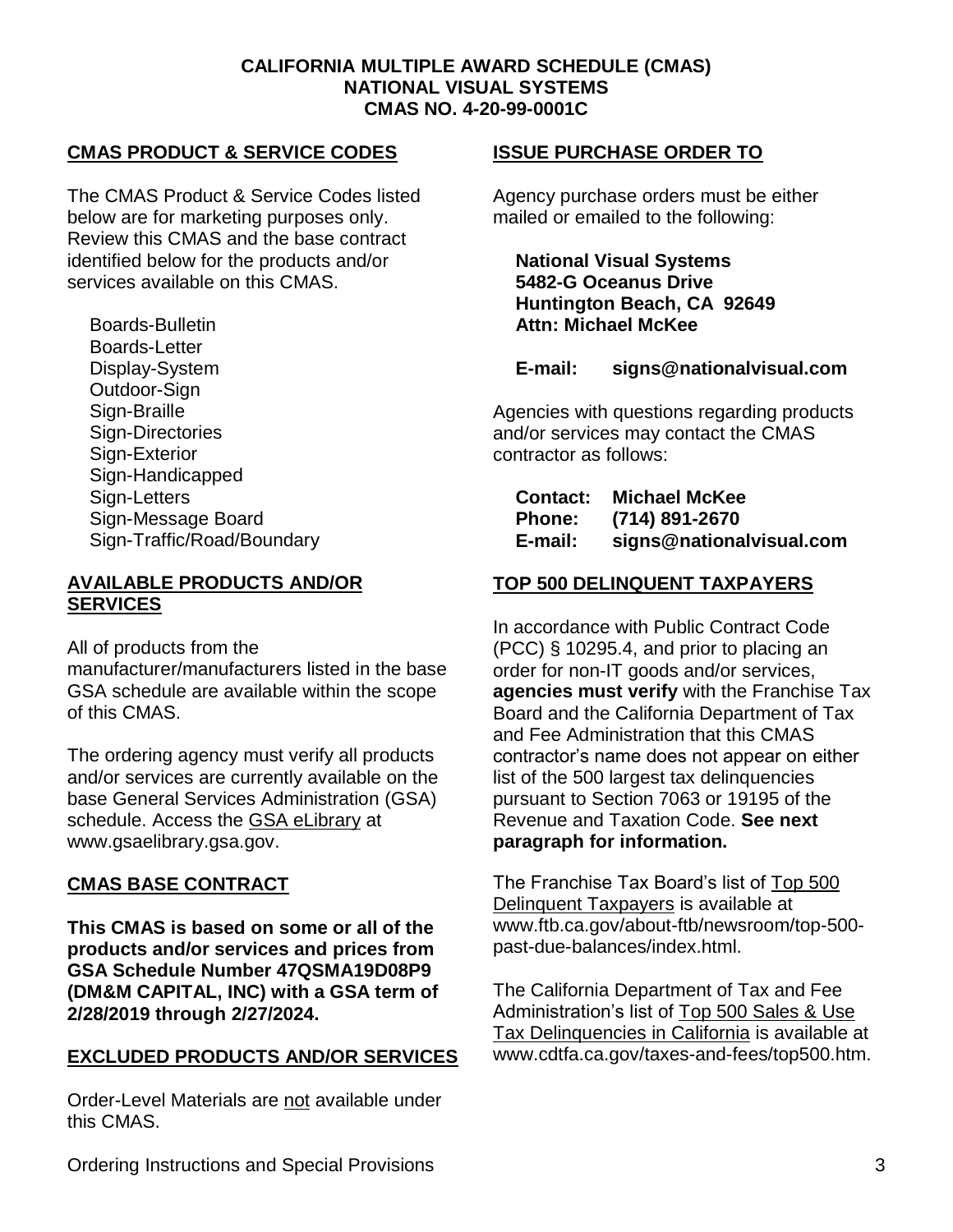#### **CALIFORNIA SELLER'S PERMIT**

National Visual Systems' California Seller's Permit Number is 100212809. Prior to placing an order with this company, agencies must verify that this permit is still valid at the [California Department of Tax and Fee](http://cdtfa.ca.gov/)  [Administration website](http://cdtfa.ca.gov/) (cdtfa.ca.gov).

#### **CMAS PRICES**

The maximum prices allowed for the products and/or services available in this CMAS are those set forth in the base contract identified on page 3 of this CMAS.

The ordering agency is encouraged to seek prices lower than those on this CMAS. When responding to an agency's Request for Offer (RFO), the CMAS contractor can offer lower prices to be competitive.

#### **PRICE DISCOUNTS**

This CMAS contains significant price discounts off the manufacturer's list price. See the base GSA schedule for the specific percent of discount.

#### **DARFUR CONTRACTING ACT**

This CMAS contractor has certified compliance to the Darfur Contracting Act, per Public Contract Code (PCC) § 10475, et seq. It is the agency's responsibility to verify that the contractor has a Darfur Contracting Act Certification on file.

#### **CALIFORNIA CIVIL RIGHTS LAW CERTIFICATION**

Pursuant to Public Contract Code section 2010, effective January 1, 2017, applicants must certify their compliance with the California Civil Rights laws and Employer Discriminatory Policies (section 51 of the Civil Code, section 12960 of the Government Code). It is the agency's responsibility to verify that the contractor has a California Civil Rights Law Certification on file.

#### **WARRANTY**

For warranties, see the federal GSA schedule and the CMAS Terms and Conditions, General Provisions, CMAS Warranty.

#### **DELIVERY**

30 days after receipt of order, or as negotiated between agency and CMAS contractor and included in the purchase order, or as otherwise stipulated in the contract.

#### **SHIPPING INSTRUCTIONS**

F.O.B. (Free On Board) Origin. Buying agency pays the freight charges.

**State agencies (not local governments) shall follow the instructions below whenever the weight of the purchase is 100-lbs or more and F.O.B. Destination, Freight Prepaid is not used.**

All shipments will be made by ground transportation unless otherwise ordered on the purchase order.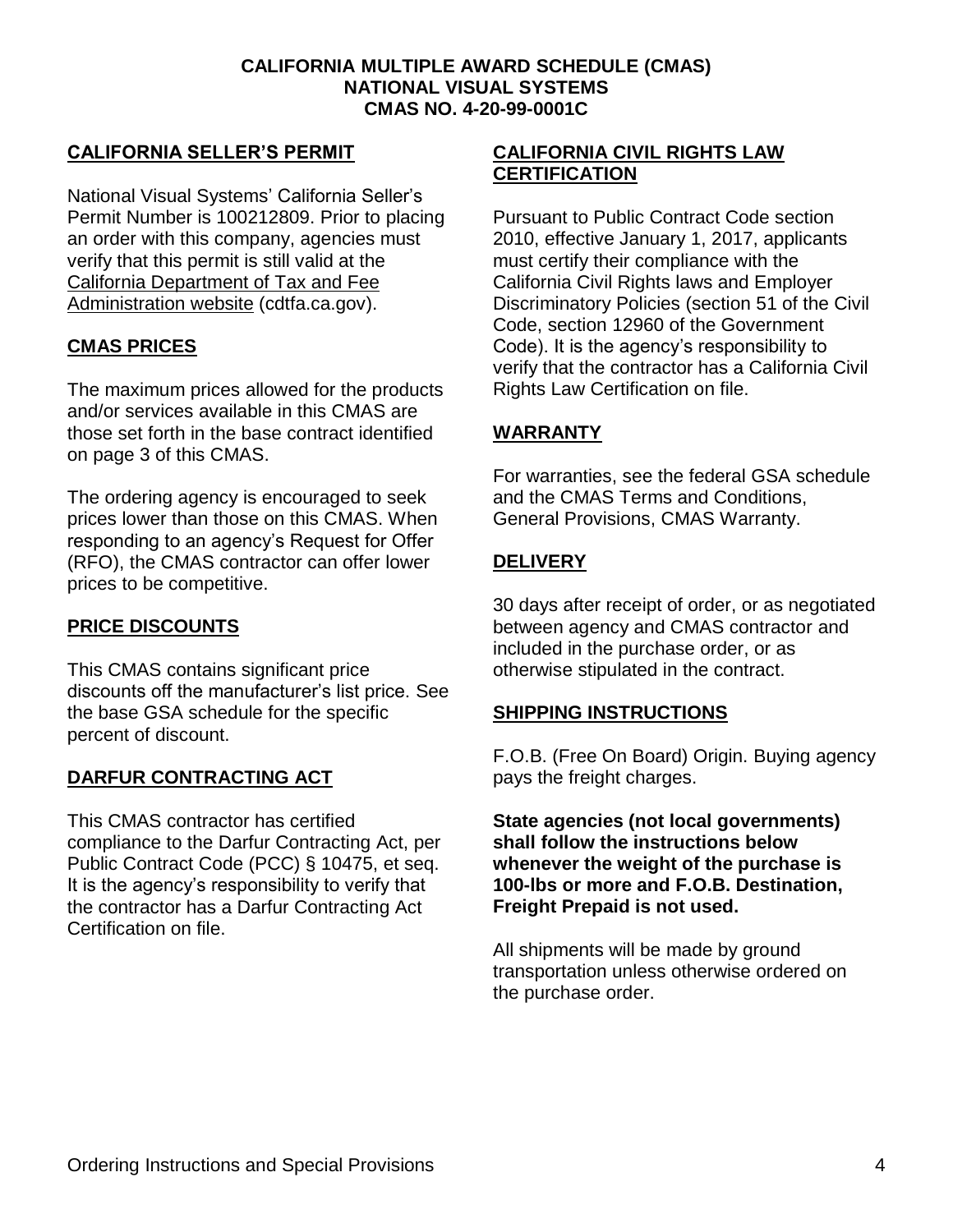**Before placing order,** contact the DGS Transportation Management (916) 376-1888 to determine the routing of freight shipments. You will need to provide Transportation Management with the point of origin and destination. They will also want to know the commodity being shipped and the estimated shipping weight of the order. If shipping overnight, the account number must be included.

Routing information should be shown on the face of the purchase order in the format shown below.

#### **Shipping Instructions:**

Supplier route via: Carrier's telephone number:

Annotate bill/s of lading as follows:

"Freight for account of State of California. Tender Number: applies. State of California Purchase Order Number: SHIP FREIGHT COLLECT." Estimated Freight charges: \_\_\_\_\_\_\_\_\_\_.

If supplier is unable to use this carrier, call Transportation Management at (916) 376- 1888.

*The following statement must be noted on the purchase order when the commodities are being shipped via UPS (United Parcel Service) and the State is paying directly to UPS (Collect).*

#### **Shipping Instructions:**

Supplier route via United Parcel Service (ground). State of California, Department of UPS account number applies. State of California Purchase Order Number . SHIP COLLECT. Estimated UPS charges: \_\_\_\_\_\_\_\_\_\_.

If supplier is unable to use UPS, call Transportation Management at (916) 376- 1888.

**CMAS Contractor Note:** Additional shipping costs incurred by deviation to above shipping instructions, without Transportation Management approval, shall be charged to the CMAS contractor.

#### **PURCHASING AUTHORITY DOLLAR THRESHOLD**

Order limits for the purchase of goods and/or services is determined by the individual agency purchasing authority threshold.

No CMAS order may be executed by a State agency that exceeds that agency's purchasing authority threshold. State agencies with approved purchasing authority, along with their dollar thresholds can be obtained at the [List of State Departments with Approved](https://www.dgs.ca.gov/PD/Resources/Page-Content/Procurement-Division-Resources-List-Folder/List-of-State-Departments-with-Approved-Purchasing-Authority)  [Purchasing Authority](https://www.dgs.ca.gov/PD/Resources/Page-Content/Procurement-Division-Resources-List-Folder/List-of-State-Departments-with-Approved-Purchasing-Authority) website (www.dgs.ca.gov/PD/Resources/Page-Content/Procurement-Division-Resources-List-Folder/List-of-State-Departments-with-Approved-Purchasing-Authority).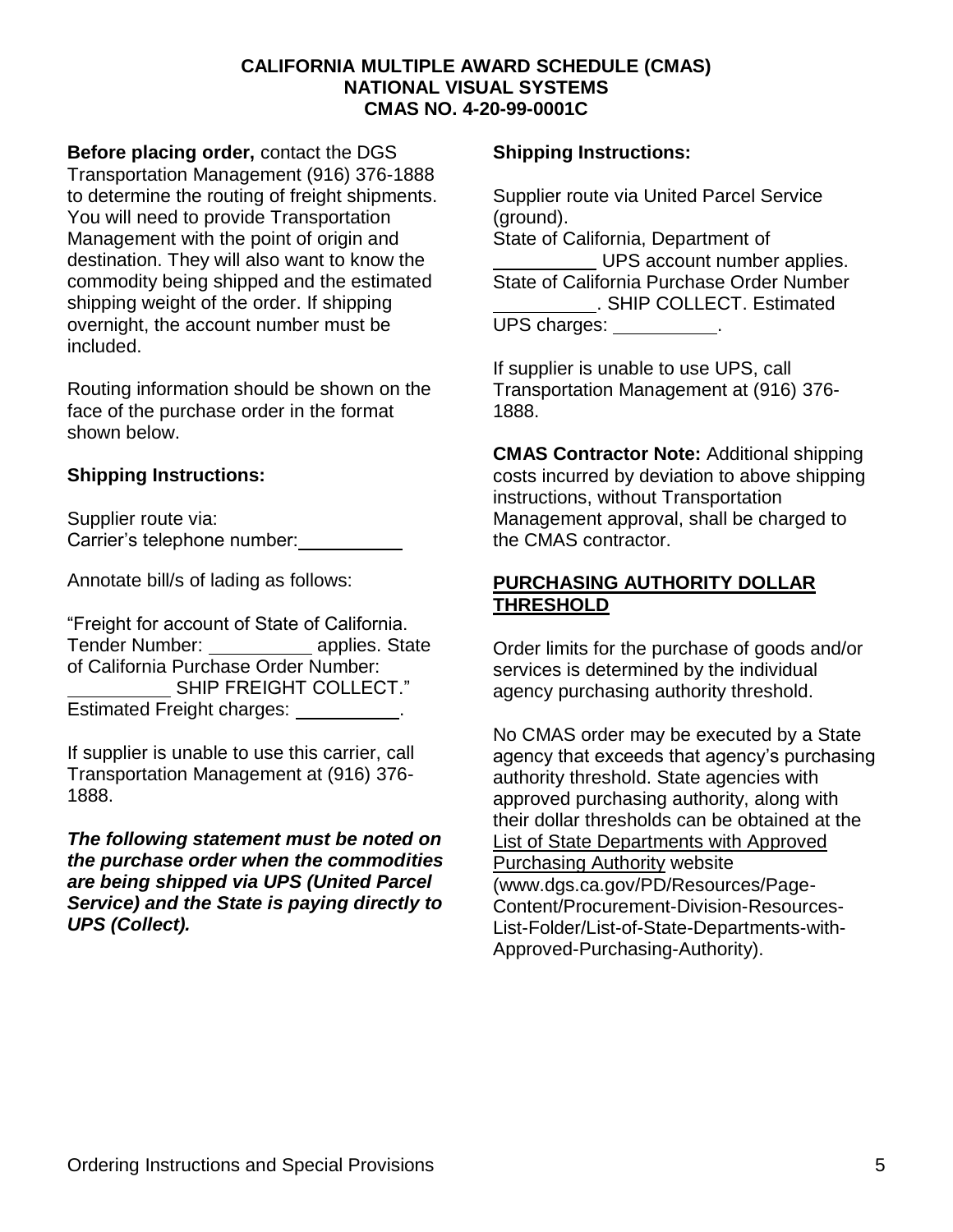#### **HOW TO USE CMAS**

Agencies must adhere to the detailed requirements in the State Contracting Manual (SCM) when using CMAS. The requirements for the following bullets are in the SCM, Volume 2, Chapter 6 (for non-IT), the SCM, Volume 3, Chapter 6 (for IT), and the SCM, Volume FISCAL, Chapter 5 (FISCAL):

- Develop a Request for Offer, which includes a Scope of Work (SOW), and Bidder Declaration form. For information on the Bidder Declaration requirements, see the SCM, Volume 2, Section 3.5.7 and Volume 3, Section 3.4.7.
- [Search for potential CMAS contractors](https://www.dgs.ca.gov/PD/About/Page-Content/PD-Branch-Intro-Accordion-List/Acquisitions/California-Multiple-Award-Schedules) on the CMAS website (www.dgs.ca.gov/PD/About/Page-Content/PD-Branch-Intro-Accordion-List/Acquisitions/California-Multiple-Award-Schedules) and select "Find a CMAS Contractor."
- Solicit offers from a minimum of 3 CMAS contractors including one small business and/or DVBE, if available, who are authorized to sell the products and/or services needed.
- If soliciting offers from a certified DVBE, include the Disabled Veteran Business Enterprise Declarations form (Standard 843) in the Request for Offer. This declaration must be completed and returned by the DVBE prime contractor and/or any DVBE subcontractors. (See the SCM Volumes 2, 3, and FISCAL, Chapter 3).
- This is not a bid transaction, so the small business preference, DVBE incentives, protest language, intents to award, evaluation criteria, advertising, etc., are not applicable.
- If less than 3 offers are received, State agencies must document their file with the reasons why the other suppliers solicited did not respond with an offer.
- Assess the offers received using best value methodology, with cost as one of the criteria.
- Issue a Purchase Order to the selected CMAS contractor.
- For CMAS transactions under \$10,000, only one offer is required if the State agency can establish and document that the price is fair and reasonable. The fair and reasonable method can only be used for non-customizable purchases.

Local governments set their own order limits, and are not bound by the order limits on the cover page of this CMAS.

#### **SPLITTING ORDERS**

Splitting orders to avoid any monetary limitations is prohibited.

Do not circumvent normal procurement methods by splitting purchases into a series of delegated purchase orders, per Public Contract Code (PCC) § 10329.

Splitting a project into small projects to avoid either fiscal or procedural controls is prohibited, per State Administrative Manual (SAM) § 4819.34.

#### **MINIMUM ORDER LIMITATION**

There is no minimum dollar value limitation on orders placed under this CMAS.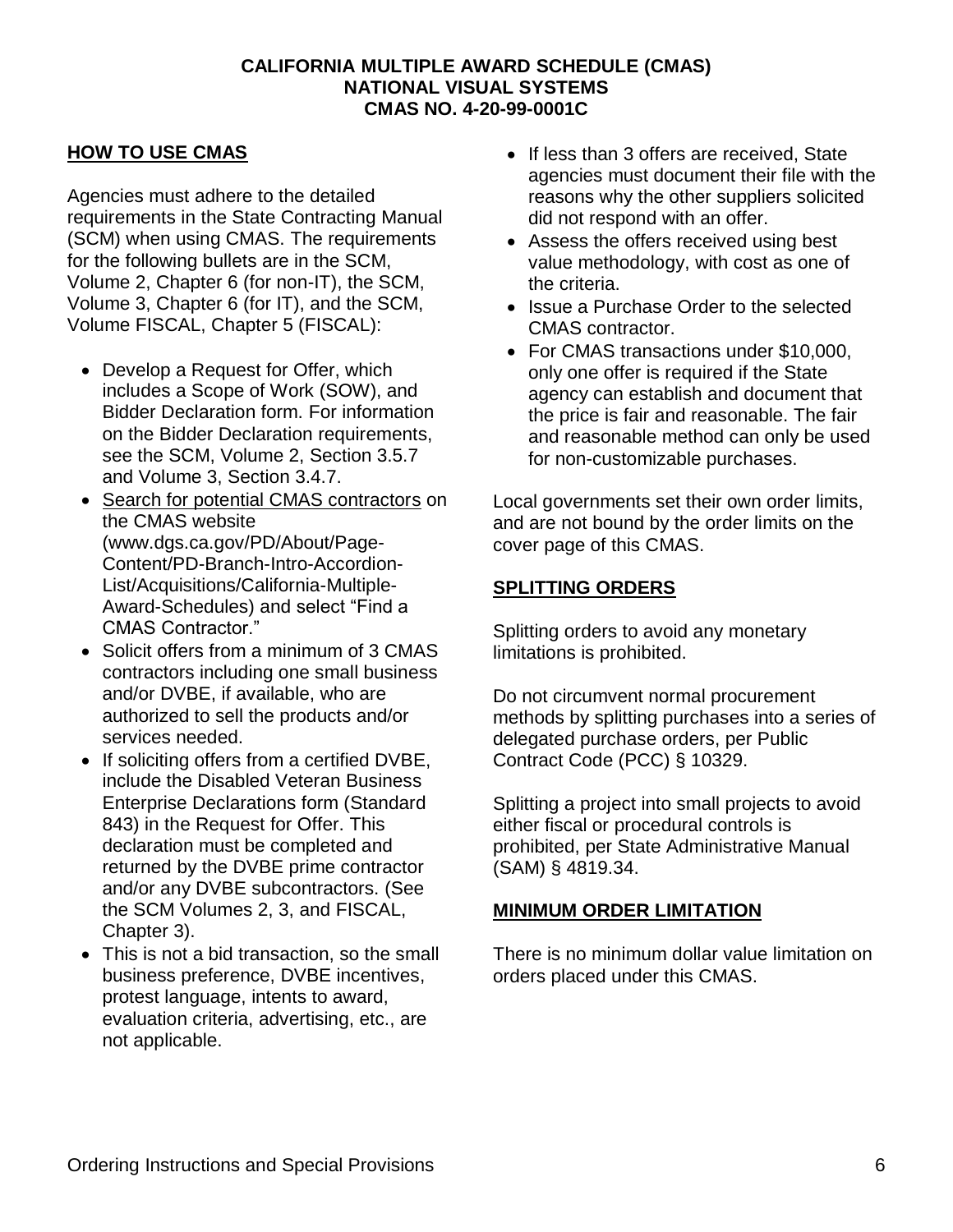#### **ORDERING PROCEDURES**

#### **1. Purchase Orders**

All Ordering Agency purchase order documents executed under this CMAS must contain the applicable CMAS number as show on page 1.

1. State Departments:

Standard 65 Purchase Documents – State departments not transacting in FI\$Cal must use the Purchasing Authority Purchase Order (Standard 65) for purchase execution. An electronic version of the [Standard](https://www.dgsapps.dgs.ca.gov/osp/StatewideFormsWeb/Forms.aspx) 65 is available at the DGS-PD website (www.dgsapps.dgs.ca.gov/osp/Statewid eFormsWeb/Forms.aspx), select Standard STD Forms.

FISCAL Purchase Documents – State departments transacting in FISCAL will follow the FISCAL procurement and contracting procedures.

2. Local Governmental Departments:

Local governmental agencies may use their own purchase document for purchase execution.

The agency is required to complete and distribute the purchase order. For services, the agency shall modify the information contained on the order to include the service period (start and end date), and the monthly cost (or other intermittent cost), and any other information pertinent to the services being provided. The cost for each line item should be included in the order, not just system totals.

The contractor must immediately reject purchase orders that are not accurate. Discrepancies are to be negotiated and incorporated into the purchase order prior to the products and services being delivered.

#### **2. Service and Delivery after CMAS Expiration**

The purchase order must be issued before the CMAS expires. However, delivery of the products or completion of the services may be after the CMAS expires (unless otherwise specifically stated in the purchase order).

#### **3. Multiple CMAS Agreements on a Single Purchase Order**

Agencies wishing to include multiple CMAS(s) on a single FISCAL purchase order must adhere to the following guidelines:

- All CMAS must be for the same CMAS contractor.
- The purchase order must go to one contractor location.
- Write the word "CMAS" in the space usually reserved for the contract number. On Standard 65's, this is at the top of the form. The word "CMAS" signifies that the purchase order contains items from multiple CMAS agreements. The purchasing agency may only use one bill code.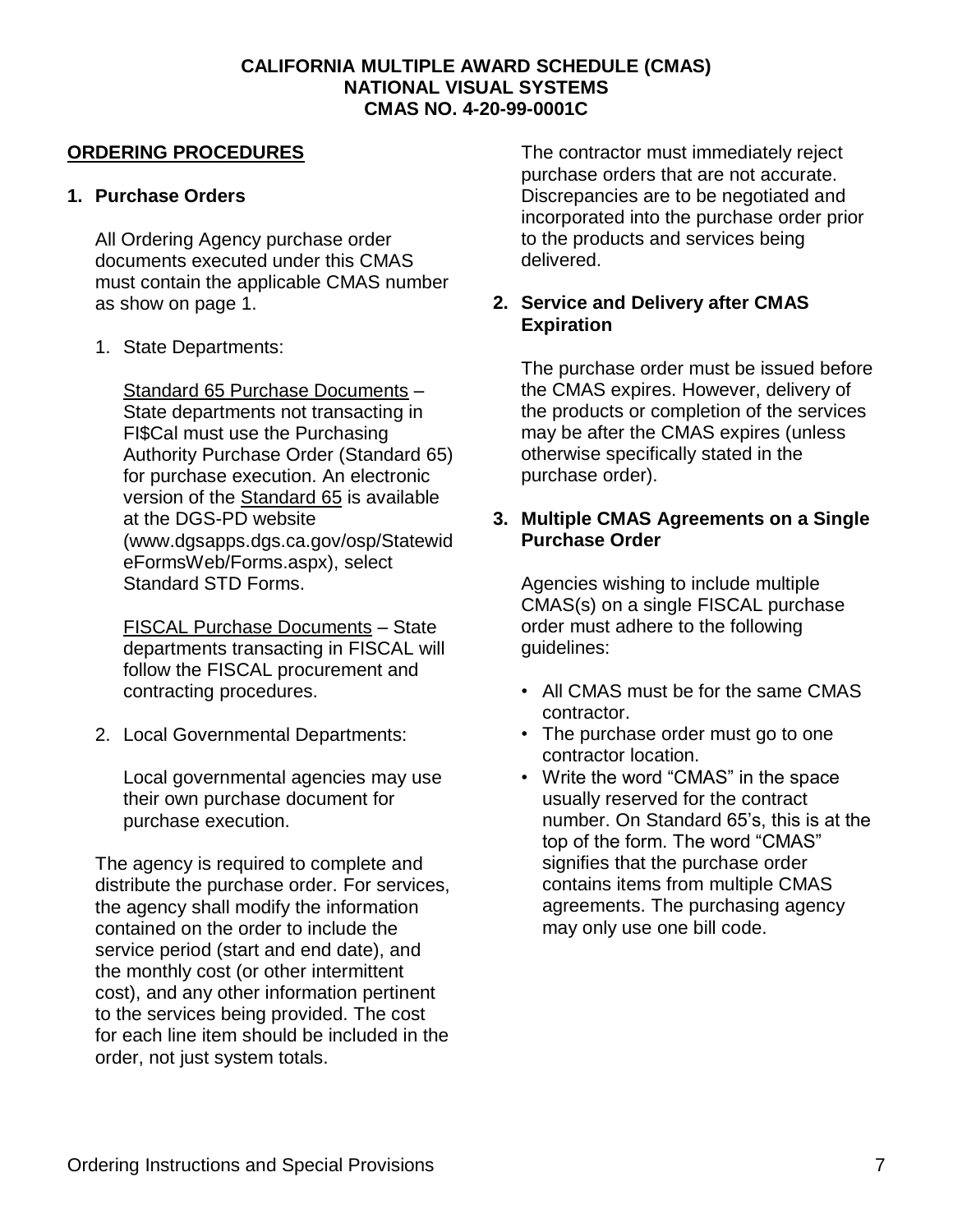- For each individual CMAS (as differentiated by alpha suffix), the agency must identify and group together the CMAS number with the line items and subtotal per CMAS number (do not include tax in the subtotal), and sequentially identify each individual CMAS as Sub #1, Sub #2, Sub #3, etc. This facilitates accurate billing of administrative fees by the Procurement Division.
- The total of all items on the purchase order must not exceed the purchase order limit identified in the CMAS.
- Do not combine items from both non-IT and Information Technology CMAS(s). A non-IT CMAS begin with the number "4" and an Information Technology CMAS begins with the number "3." The purchase order limits are different for these two types of CMAS agreements.

#### **4. Amendments to Agency's Purchase Orders**

Agency purchase orders cannot be amended if the CMAS has expired.

The SCM, Volumes 2 & 3, Chapter 6.A5.0 and SCM, Volume FISCAL, Chapter 5.A4.0 provides the following direction regarding amendments to all types of CMAS purchase orders:

Original orders, which include options for changes (e.g., quantity or time), that were evaluated and considered in the selection for award during the RFO process, may be amended consistent with the terms of the original order, provided that the original order allowed for amendments. If the original order did not evaluate options, then amendments are not allowed unless an NCB is approved for those amendments.

Amendments unique to non-IT services are covered in the SCM, Volume 2, Chapter 6.B2.9 and SCM, Volume FISCAL, Chapter 5.A4.1 as follows:

If the original contract permitted amendments, but did not specify the changes (e.g., quantity or time), it may be amended, per Public Contract Code (PCC) § 10335 (d)(1). This only applies to the first amendment. The time shall not exceed one year, or add not more than 30% of the original order value and may not exceed \$250,000. If the original contract did not have language permitting amendments, the NCB process must be followed.

Also, see the SCM, Volumes 2 & 3, Chapter 8, Topic 6, for more information on amending purchase orders.

#### **CMAS CONTRACTOR OWNERSHIP INFORMATION**

National Visual Systems is a certified small business enterprise. Their Office of Small Business and DVBE Services (OSDS) certification #8873 expires on 9/30/2021.

If this certification has expired, the current expiration date for this company's certification should be verified at: [Cal eProcure](https://caleprocure.ca.gov/pages/index.aspx) (caleprocure.ca.gov/pages/index.aspx) or by contacting the Office of Small Business and DVBE Services at (916) 375-4940. Note that some companies have been assigned a new certification number, so use the company name and/or certification number when checking status on-line.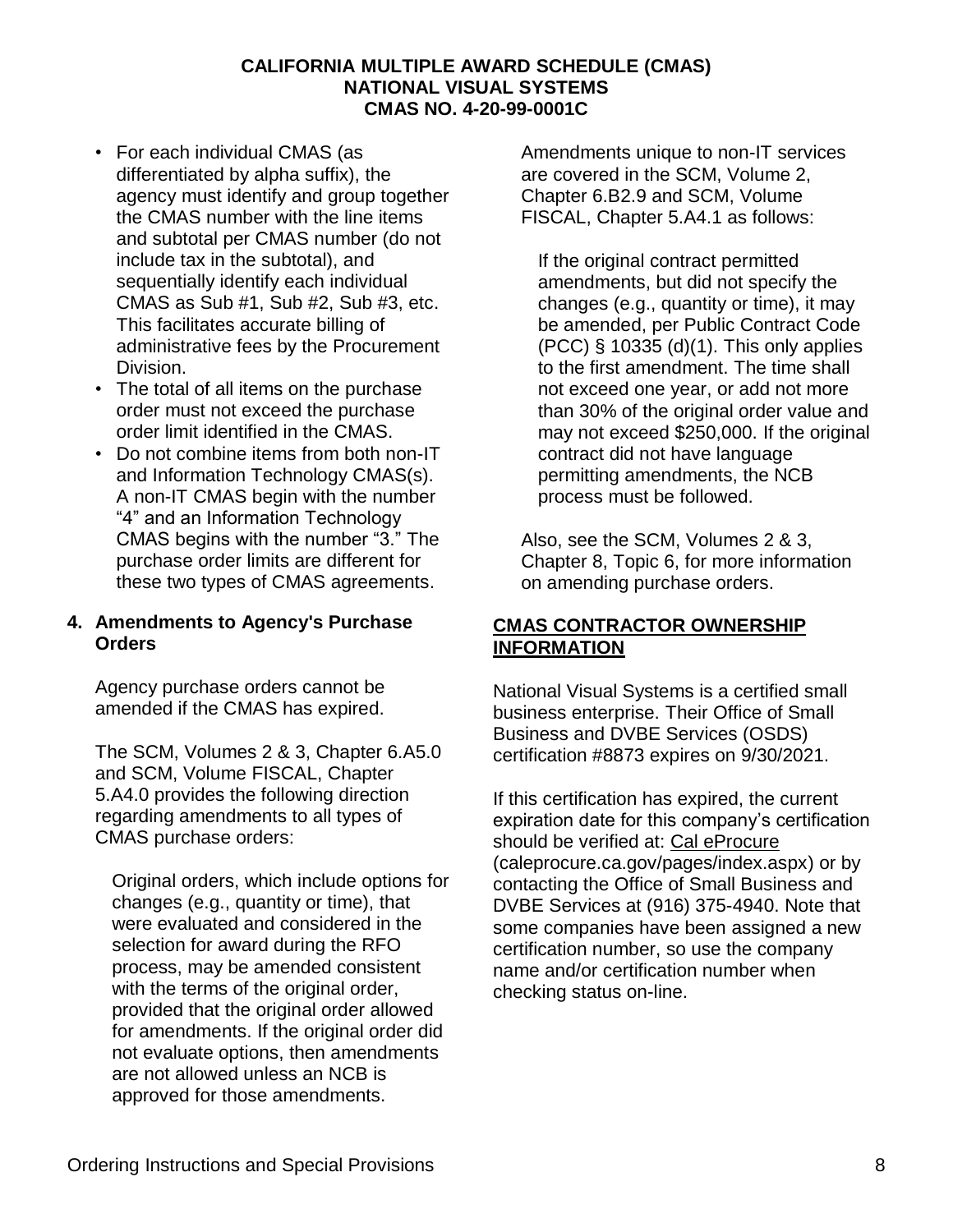#### **SMALL BUSINESS MUST BE CONSIDERED**

Prior to placing orders under the CMAS program, State agencies shall whenever practicable first consider offers from small businesses that have established CMAS [Government Code (GC) § 14846(b)]. NOTE: The Department of General Services auditors will request substantiation of compliance with this requirement when agency files are reviewed.

#### [CMAS Small Business and Disabled Veteran](https://www.dgs.ca.gov/PD/About/Page-Content/PD-Branch-Intro-Accordion-List/Acquisitions/California-Multiple-Award-Schedules)  [Partners lists](https://www.dgs.ca.gov/PD/About/Page-Content/PD-Branch-Intro-Accordion-List/Acquisitions/California-Multiple-Award-Schedules)

(www.dgs.ca.gov/PD/About/Page-Content/PD-Branch-Intro-Accordion-List/Acquisitions/California-Multiple-Award-Schedules) can be found on the CMAS website by selecting "Find a CMAS Contractor".

In response to our commitment to increase participation by small businesses, the Department of General Services waives the administrative fee (a fee currently charged to customer agencies to support the CMAS program) for orders to certified small business enterprises.

See the current fees in the [DGS Price Book](http://www.dgs.ca.gov/OFS/Price-Book)  at: www.dgs.ca.gov/OFS/Price-Book.

# **SMALL BUSINESS/DVBE - TRACKING**

State agencies are able to claim subcontracting dollars towards their small business or DVBE goals whenever the CMAS contractor subcontracts a commercially useful function to a certified small business or DVBE. The CMAS contractor will provide the ordering agency with the name of the small business or DVBE used and the dollar amount the ordering agency can apply towards its small business or DVBE goal.

#### **SMALL BUSINESS/DVBE - SUBCONTRACTING**

- 1. The amount an ordering agency can claim towards achieving its small business or DVBE goals is the dollar amount of the subcontract award made by the CMAS contractor to each small business or DVBE.
- 2. The CMAS contractor will provide an ordering agency with the following information at the time the order is quoted:
	- a. The CMAS contractor will state that, as the prime contractor, it shall be responsible for the overall execution of the fulfillment of the order.
	- b. The CMAS contractor will indicate to the ordering agency how the order meets the small business or DVBE goal, as follows:
		- i. List the name of each company that is certified by the Office of Small Business and DVBE Services that it intends to subcontract a commercially useful function to; and
		- ii. Include the small business or DVBE certification number of each company listed, and attach a copy of each certification; and
		- iii. Indicate the dollar amount of each subcontract with a small business or DVBE that may be claimed by the ordering agency towards the small business or DVBE goal; and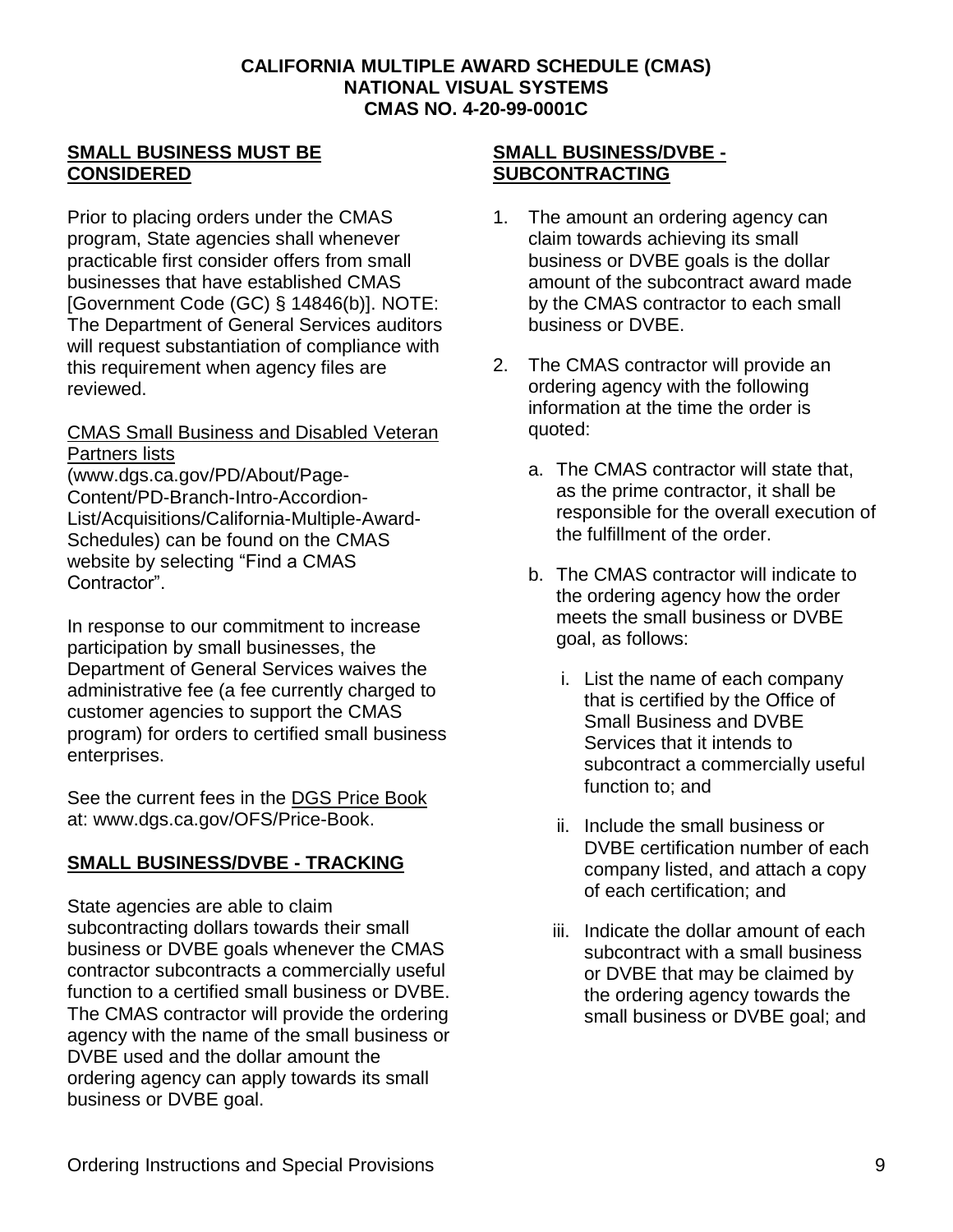- iv. Indicate what commercially useful function the small business or DVBE subcontractor will be providing towards fulfillment of the order.
- 3. The ordering agency's purchase order must be addressed to the prime Contractor, and the purchase order must reference the information provided by the prime Contractor as outlined above.

#### **NEW EQUIPMENT REQUIRED**

The State will procure new equipment. All equipment must be new (or warranted as newly manufactured) and the latest model in current production. Used, shopworn, demonstrator, prototype, or discontinued models are not acceptable.

Where Federal Energy Management Program (FEMP) standards are available, all State agencies shall purchase only those products that meet the recommended standards. All products displaying the Energy Star label meet the FEMP standards.

#### **SPECIAL MANUFACTURED GOODS**

Any CMAS for goods to be manufactured by the CMAS contractor specifically for the State and not suitable for sale to others may require progress payments.

For Non-IT goods CMAS, see the CMAS Non-IT Commodities Terms and Conditions, Provision 69, Progress Payments.

#### **PRODUCT INSTALLATION**

The CMAS contractor is fully responsible for all installation services performed under the CMAS. Product installations must be performed by manufacturer authorized personnel and meet manufacturer documented specifications.

The prime contractor, as well as any subcontractors, must hold any certifications and/or licenses required for the project.

#### **TRADE-IN EQUIPMENT**

Trade-ins at open market price may be considered. The product description and trade-in allowance must be identified on the purchase order.

Agencies are required to adhere to State Administrative Manual (SAM) § 3520 through 3520.6, Disposal of Personal Property and Surplus Personal Property, as applicable, when trade-ins are considered. A Property Survey Report, Standard 152, must be submitted for approval prior to disposition of any State-owned personal property, including general office furniture regardless of the acquisition value, or if the property was recorded or capitalized for accounting purposes.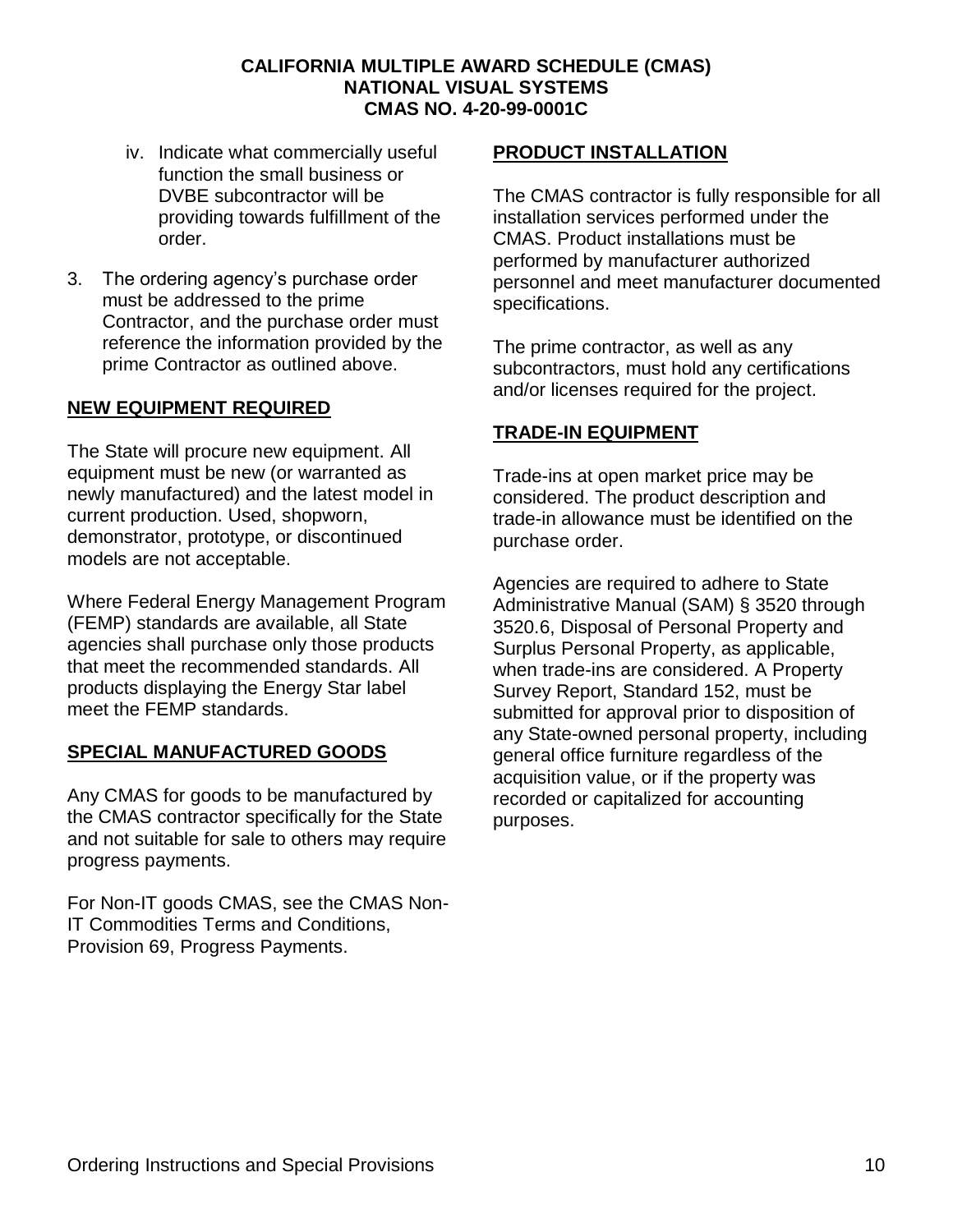#### **STATE AGENCY BUY RECYCLED CAMPAIGN (SABRC)**

State ordering agencies are required to report purchases made within the eleven product categories in the California Department of Resources Recycling and Recovery's State Agency Buy Recycled Campaign (SABRC) per Public Contract Code sections 12200-12217.

Contractor will be required to complete and return a [Recycled-Content Certification form](https://www.calrecycle.ca.gov/contracts/forms) (www.calrecycle.ca.gov/contracts/forms) upon request by the state ordering agency.

#### **PUBLIC WORKS (INSTALLATION) SERVICES ONLY)**

A public works contract is defined as an agreement for "the erection, construction, alteration, repair, or improvement of any public structure, building, road, or other public improvement of any kind" in accordance with the Public Contract Code (PCC) § 1101. State agencies planning these types of projects need to review the SCM, Volume 1, Chapters 10 and 11 for applicable guidelines and regulations. Also, the Department of General Services (DGS), Real Estate Services Division (RESD) can be contacted at (916) 376-1748, if you have questions about these types of transactions.

Agency CMAS purchase orders may allow for public works installation only when it is incidental to the total purchase order amount.

Agencies are to ensure that the applicable laws and codes pertaining to the contractor and sub-contractor licensing, prevailing wage rates, bonding, labor code requirements, etc., are adhered to by the prime contractor as well as any sub-contractor during performance under the CMAS purchase order.

The bond amount for public works is not less than one hundred percent (100%) of the purchase order price.

**NOTE:** In accordance with Labor Code (LC) § 1773.2, the ordering agency is responsible for determining the appropriate craft, classification or type of worker needed for any contract for public works. Also, the agency is to specify the applicable prevailing wage rates as determined by the Director of the Department of Industrial Relations (DIR). In lieu of specifying the prevailing wage rates, the agency may include a statement on the order that the prevailing wage rates are on file at the agency's office, and will be made available upon request. The prevailing wage rates are available from the DIR at www.dir.ca.gov (select Statistics & Research) or (415) 703-4774.

**Bonds**: For guidelines, see CMAS, General Terms and Conditions, Public Works Requirements.

**State Contractor's License:** Public works services can be obtained through CMAS only if incidental to the overall purchase order. If incidental public works services are included in the purchase order, prior to issuing the order agencies should contact the [State](http://www.cslb.ca.gov/)  [Contractor's License Board](http://www.cslb.ca.gov/) (www.cslb.ca.gov) at 1-800-321-2752 or at www.cslb.ca.gov to verify that the Contractor's License shown below is still active and in good standing.

National Visual Systems' California Contractor's License number is 830654. This is a Class C-61/D42 license that is valid through 1/31/2022.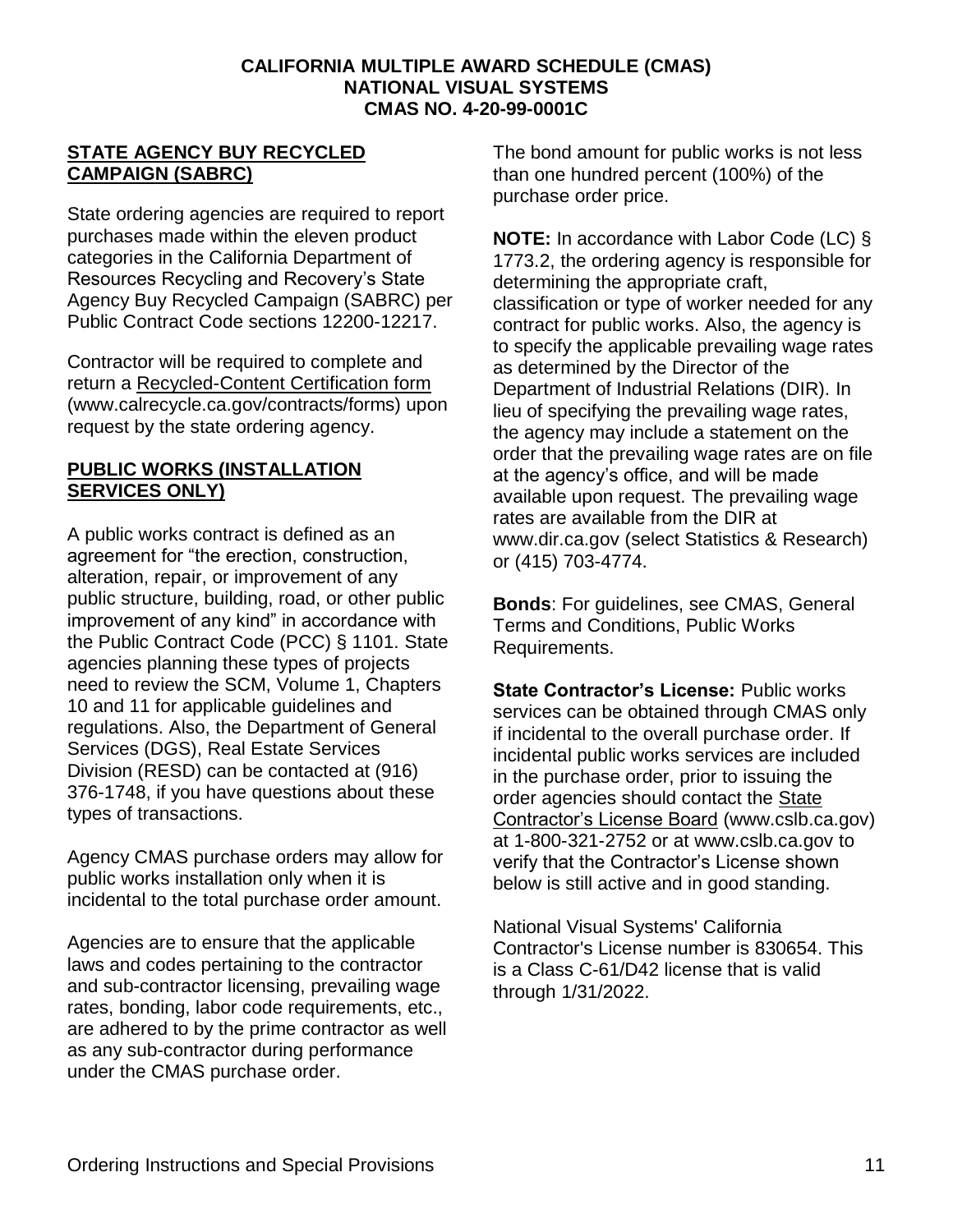#### **BUY CLEAN CALIFORNIA ACT**

Per Management Memo 20-01, beginning January 1, 2020, awarding authorities will request successful bidders for public works contracts to submit current facility-specific Environmental Product Declarations (EPDs) for all eligible materials.

Awarding authorities are those identified in PCC § 3501 (a) and state agencies granted authority to work on public works projects under MM 18-01. Eligible materials subject to the EPD requirement are structural steel, carbon steel rebar, flat glass, and mineral wool board insulation.

Project bid specifications must require that facility-specific EPDs are compliant to ISO 14025 and applicable product category rules located on the Department of General Services (DGS) Buy Clean California Act website.

Awarding authorities must report the following information to DGS upon request:

- Awarded contract information
- Eligible materials used in project(s)
- EPDs submitted by successful bidder(s)

The Department of General Services [Buy](https://www.dgs.ca.gov/PD/Resources/Page-Content/Procurement-Division-Resources-List-Folder/Buy-Clean-California-Act)  [Clean California Act](https://www.dgs.ca.gov/PD/Resources/Page-Content/Procurement-Division-Resources-List-Folder/Buy-Clean-California-Act) website is located at www.dgs.ca.gov/PD/Resources/Page-Content/Procurement-Division-Resources-List-Folder/Buy-Clean-California-Act.

#### **NOT SPECIFICALLY PRICED (NSP) ITEMS**

The only time that open market/incidental, nonschedule items may be included in a CMAS order is when they fall under the parameters of the Not Specifically Priced (NSP) Items provision.

CMAS contractors must be authorized providers of the hardware, software and/or services they offer under the Not Specifically Priced (NSP) Items provision.

Agency and CMAS contractor use of the NSP provision is subject to the following requirements:

- 1. Purchase orders containing only NSP items are prohibited.
- 2. A purchase order containing NSP items may be issued only if it results in the lowest overall alternative to the State.
- 3. NSP items shall be clearly identified in the order. Any product or service already specifically priced and included in the base contract may not be identified as an NSP item.
- 4. NSP Installation Services: The CMAS contractor is fully responsible for all installation services performed under the CMAS. Product installations must be performed by manufacturer authorized personnel and meet manufacturer documented specifications. The prime contractor, as well as any subcontractors, must hold any certifications and/or licenses required for the project. The total dollar value of all installation services included in the purchase order cannot exceed the dollar value of the products included in the purchase order, nor can they exceed the NSP Maximum Order Limitation.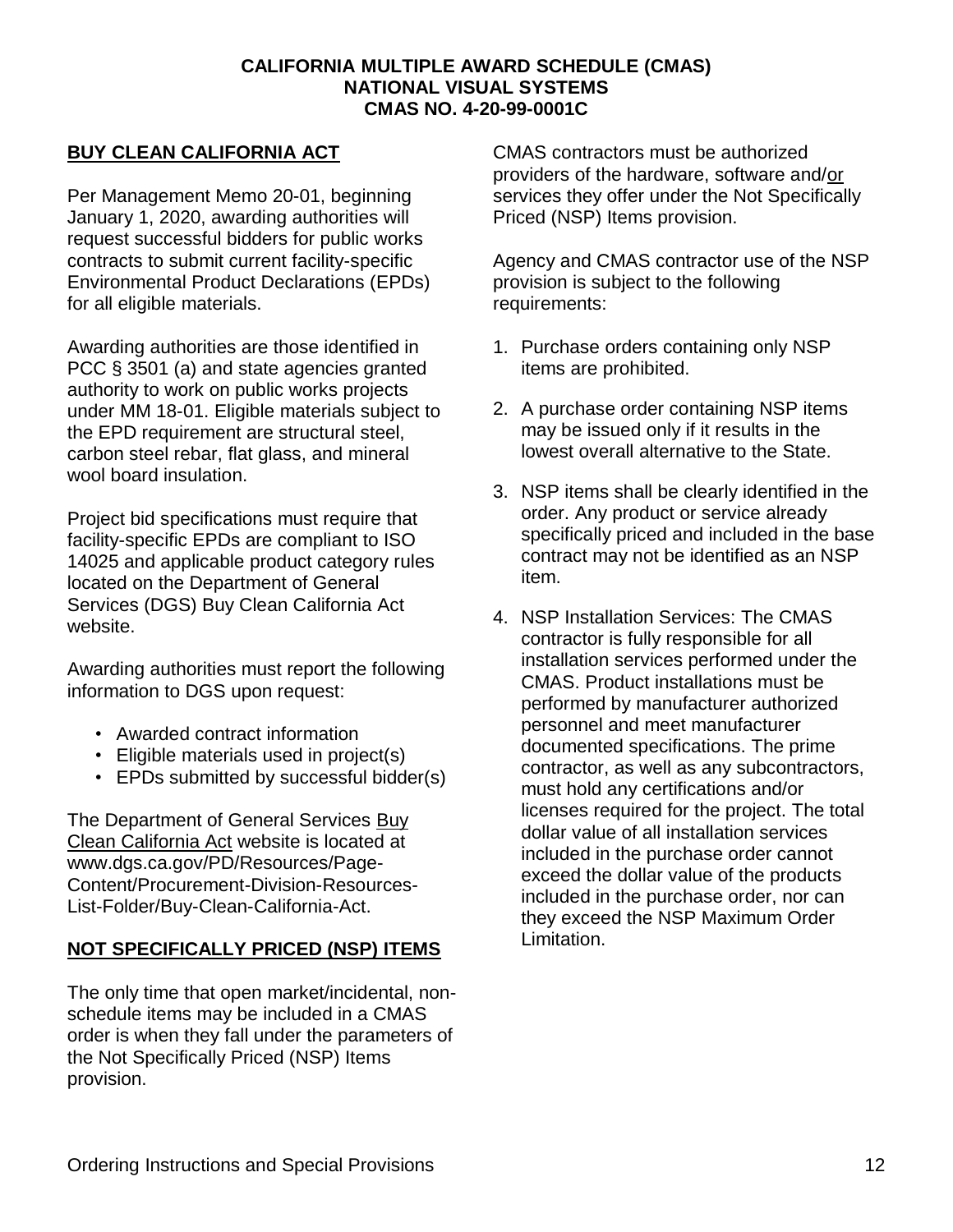- 5. Maximum Order Limitation: For orders \$250,000, or less, the total dollar value of all NSP items included in a purchase order shall not exceed \$5,000. For orders exceeding \$250,000, and at the option of the contractor, the total dollar value of all NSP items in a purchase order shall not exceed 5% of the total cost of the order, or \$25,000 whichever is lower.
- 6. An NSP item included in an order issued against a CMAS is subject to all of the terms and conditions set forth in the contract.
- 7. Trade-ins, upgrades, involving the swapping of boards, are permissible, where the contract makes specific provisions for this action. In those instances where it is permitted, the purchase order must include the replacement item and a notation that the purchase involves the swapping of a board.

The following NSP items ARE SPECIFICALLY EXCLUDED from any order issued under this CMAS:

1. Items not intended for use in directly supporting the priced items included in the same order. An NSP item must be subordinate to the specifically priced item that it is supporting. For example, a cable, which is not otherwise specifically priced in the base contract, is subordinate to a specifically priced printer or facsimile machine, and is eligible to be an NSP item subject to that cable meeting the remaining NSP requirements. However, a printer or facsimile machine, which is not otherwise specifically priced in the base contract, is not subordinate to a specifically priced cable, and is not eligible to be an NSP item.

- 2. Supply type items, except for the minimum amount necessary to provide initial support to the priced items included in the same order.
- 3. Items that do not meet the Productive Use Requirements for information technology products, per the SCM, Volume 3, Chapter 2, Section 2.B6.2 and SCM, Volume FISCAL, Chapter 2, Section 2.E3.2.
- 4. Any other item or class of items specifically excluded from the scope of this CMAS.
- 5. Public Works components NOT incidental to the total purchase order amount.
- 6. Products or services the CMAS contractor is NOT factory authorized or otherwise certified or trained to provide.
- 7. Follow-on consultant services that were previously recommended or suggested by the same CMAS contractor.

The CMAS contractor is required to reject purchase orders containing NSP items that do not conform to the above requirements. The CMAS contractor will promptly notify the agency issuing the non-conforming order of its non-acceptance and the reasons for its nonacceptance.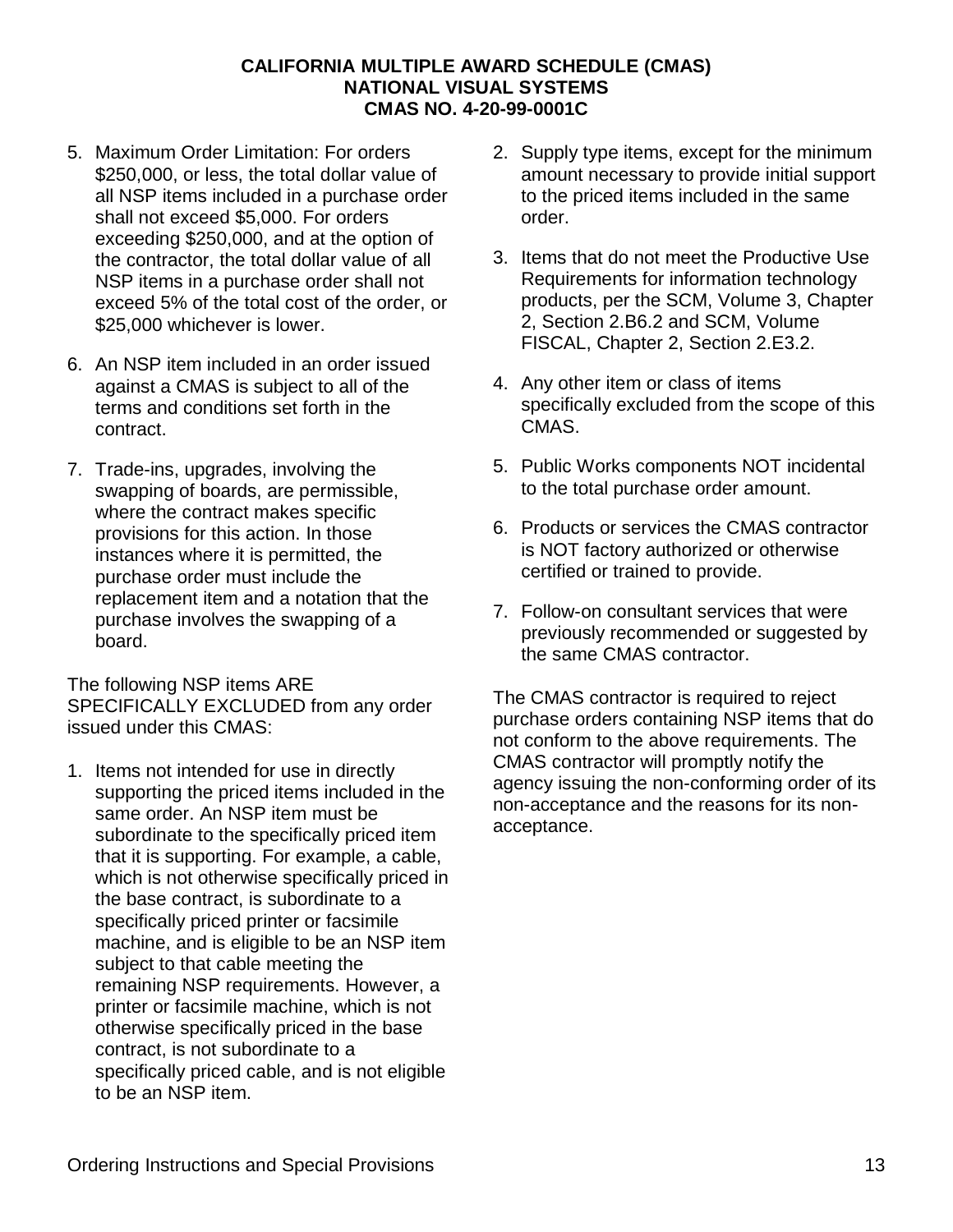#### **STATE AND LOCAL GOVERNMENTS CAN USE CMAS**

State and local government agency use of CMAS is optional. A local government is any city, county, city and county, district, or other local governmental body or corporation, including UC, CSU, K-12 schools and community colleges empowered to expend public funds. While the State makes this CMAS available, each local government agency should make its own determination whether the CMAS program is consistent with their procurement policies and regulations.

#### **UPDATES AND/OR CHANGES**

A CMAS amendment is not required for updates and/or changes once the update and/or change becomes effective for the federal GSA schedule, except as follows:

- A CMAS amendment is required when the CMAS is based on specific products and/or services from another contractor's multiple award contract and the contractor wants to add a new manufacturer's products and/or services.
- A CMAS amendment is required for new federal contract terms and conditions that constitute a material difference from existing contract terms and conditions. A material change has a potentially significant effect on the delivery, quantity or quality of items provided, the amount paid to the contractor or on the cost to the State.

A CMAS amendment is required to update and/or change terms and conditions and/or products and services based on a non-federal GSA multiple award contract.

#### **SELF-DELETING FEDERAL GSA TERMS AND CONDITIONS**

Instructions, or terms and conditions that appear in the Special Items or other provisions of the federal GSA and apply to the purchase, license, or rental (as applicable) of products or services by the US Government in the United States, and/or to any overseas location shall be self-deleting. (Example: "Examinations of Records" provision).

Federal regulations and standards, such as Federal Acquisition Regulation (FAR), Federal Information Resources Management Regulation (FIRMR), Federal Information Processing Standards (FIPS), General Services Administration Regulation (GSAR), or Federal Installment Payment Agreement (FIPA) shall be self-deleting. Federal blanket orders and small order procedures are not applicable.

## **ORDER OF PRECEDENCE**

The CMAS Terms and Conditions takes precedence if there is a conflict between the terms and conditions of the contractor's federal GSA, (or other multiple award contract), packaging, invoices, catalogs, brochures, technical data sheets or other documents (see CMAS Terms and Conditions, CONFLICT OF TERMS).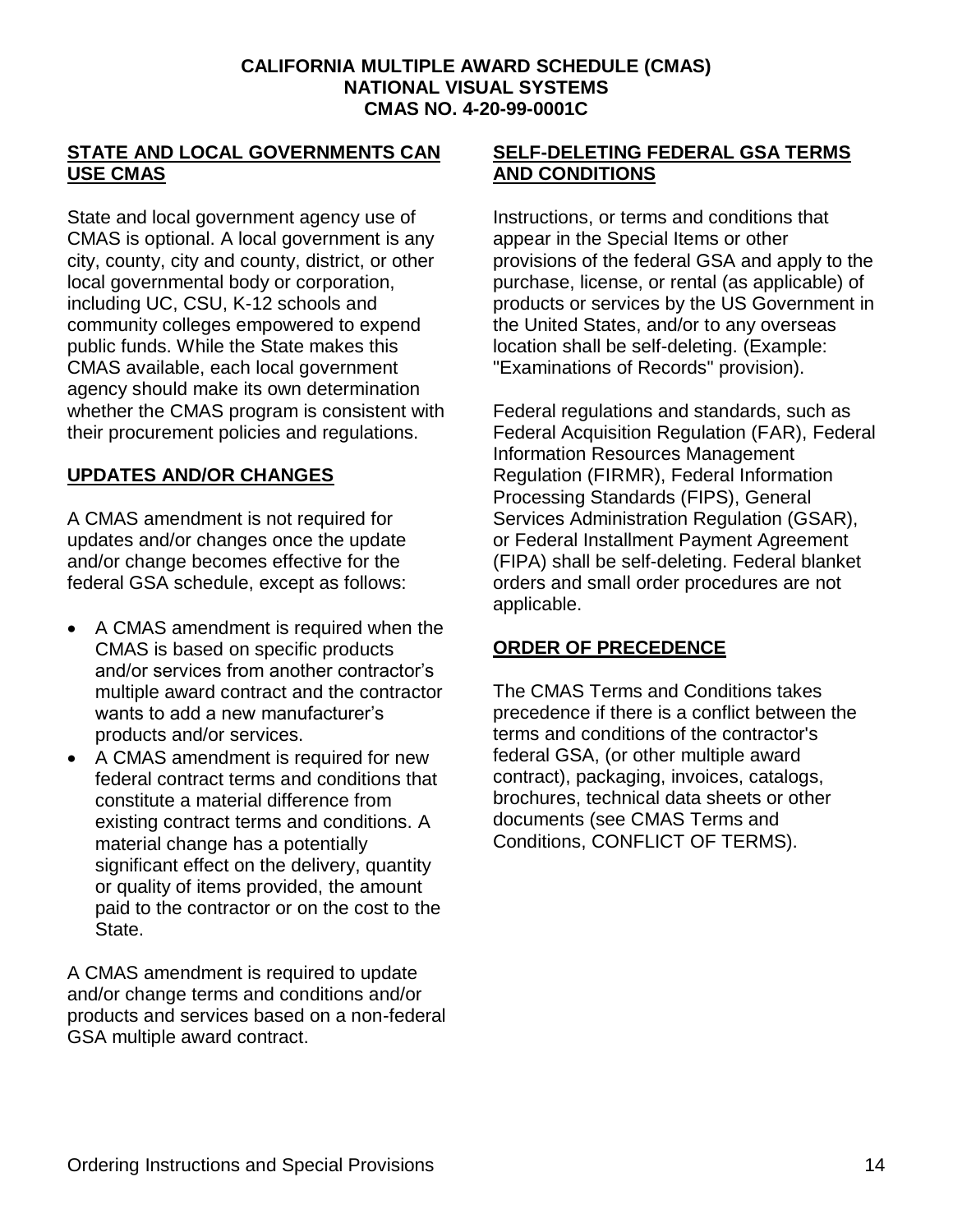#### **APPLICABLE CODES, POLICIES AND GUIDELINES**

All California codes, policies, and guidelines are applicable. THE USE OF CMAS DOES NOT REDUCE OR RELIEVE STATE AGENCIES OF THEIR RESPONSIBILITY TO MEET STATEWIDE REQUIREMENTS REGARDING CONTRACTING OR THE PROCUREMENT OF GOODS OR SERVICES. Most procurement and contract codes, policies, and guidelines are incorporated into CMAS agreements. Nonetheless, there is no guarantee that *every* possible requirement that pertains to all the different and unique State processes has been included.

#### **PAYMENTS AND INVOICES**

This CMAS contains prompt payment discounts. See the base GSA schedule for the specific percent of discount.

#### **1. Payment Terms**

Payment terms for this CMAS are net 45 days.

Payment will be made in accordance with the provisions of the California Prompt Payment Act, Government Code (GC) § 927 et. seq. Unless expressly exempted by statute, the Act requires State agencies to pay properly submitted, undisputed invoices not more than 45 days after (1) the date of acceptance of goods or performance of services; or (2) receipt of an undisputed invoice, whichever is later.

#### **2. Payee Data Record (Standard 204)**

State Agencies not transacting in FISCAL, must obtain a copy of the Payee Data Record (Standard 204) in order to process payments. State Ordering Agencies forward a copy of the Standard 204 to their accounting office(s). Without the Standard 204, payment may be unnecessarily delayed. State Agencies should contact the CMAS contractor for copies of the Payee Data Record.

#### **3. DGS Administrative and Incentive Fees**

#### *Orders from State Agencies:*

The Department of General Services (DGS) will bill each State agency directly an administrative fee for use of CMAS. The administrative fee should NOT be included in the order total, nor remitted before an invoice is received from DGS. This administrative fee is waived for CMAS purchase orders issued to California certified small businesses.

See the current administrative fees in the [DGS Price Book](https://www.dgs.ca.gov/OFS/Price-Book) (www.dgs.ca.gov/OFS/Price-Book).

#### *Orders from Local Government Agencies:*

CMAS contractors, who are not California certified small businesses, are required to remit to the DGS an incentive fee equal to **1.25%** of the total of all local government agency orders (excluding sales tax and freight) placed against their CMAS. The incentive fee is in lieu of local government agencies being billed the above referenced DGS administrative fee.

This incentive fee is waived for CMAS purchase orders issued to California certified small businesses.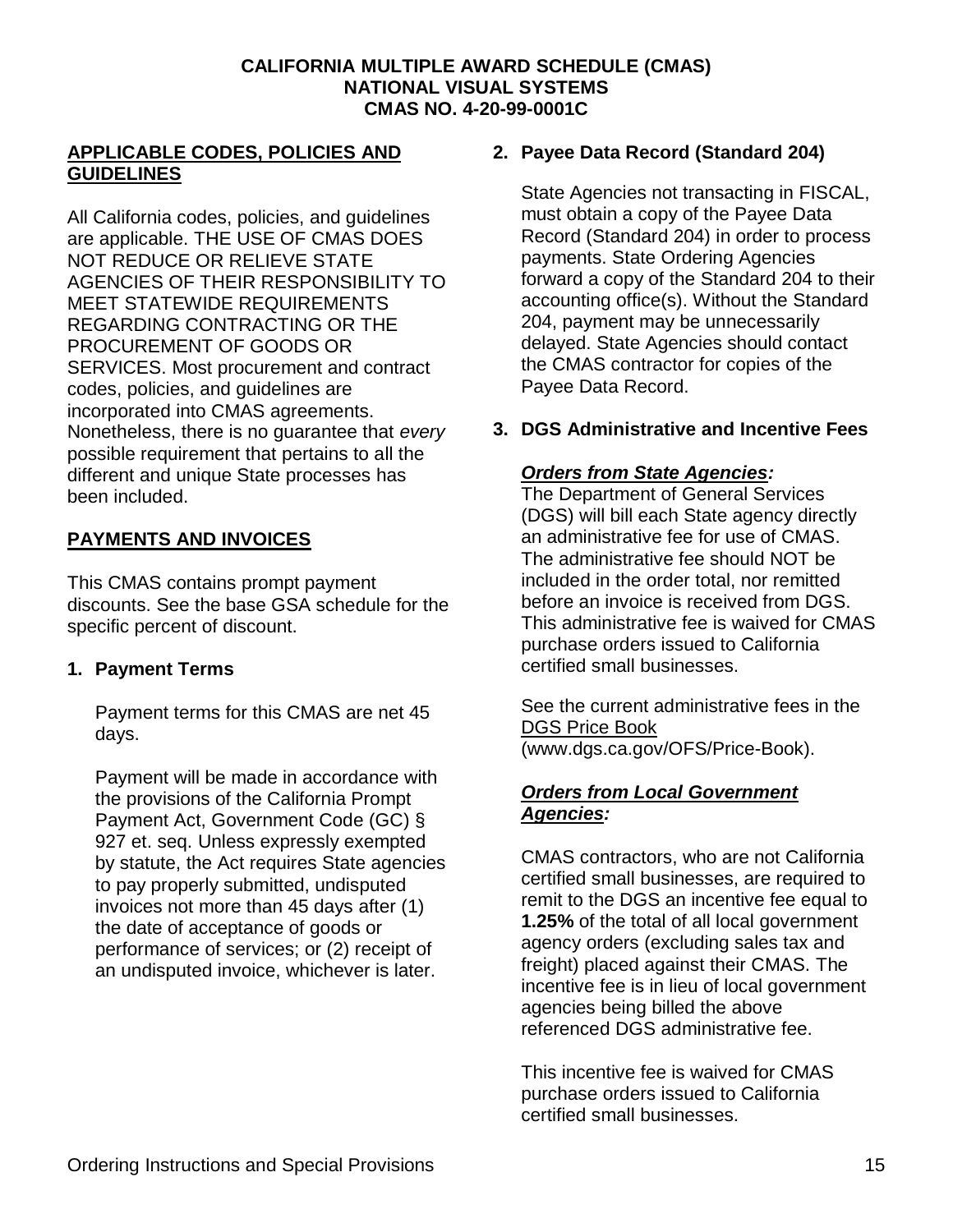The check covering this fee shall be made payable to the Department of General Services, CMAS Unit, and mailed to the CMAS Unit along with the applicable Quarterly Report. See the provision in this CMAS entitled "Contractor Quarterly Report Process" for information on when and where to send these checks and reports.

#### **4. Contractor Invoices**

Unless otherwise stipulated, the CMAS contractor must send their invoices to the agency address set forth in the purchase order. Invoices shall be submitted in triplicate and shall include the following:

- CMAS number
- Agency purchase order number
- Agency Bill Code (State Only)
- Line item number
- Unit price
- Extended line item price
- Invoice total

State sales tax and/or use tax shall be itemized separately and added to each invoice as applicable.

The company name on the CMAS, purchase order and invoice must match or the State Controller's Office will not approve payment.

## **5. Advance Payments**

Advance payment is allowed for services only under limited, narrowly defined circumstances, e.g., between specific departments and certain types of nonprofit organizations, or when paying another government agency (Government Code (GC) § 11256 – 11263 and 11019).

It is NOT acceptable to pay in advance, except software maintenance and license fees, which are considered a subscription and may be paid in advance if a provision addressing payment in advance is included in the purchase order.

Software warranty upgrades and extensions may also be paid for in advance, one time.

#### **6. Credit Card**

National Visual Systems accepts the State of California credit card (CAL-Card).

A purchase order is required even when the ordering department chooses to pay the CMAS contractor via the CAL-Card.

#### **7. Lease/Purchase Analysis**

State agencies must complete a Lease/Purchase Analysis (LPA) to determine best value when contemplating a lease/rental, and retain a copy for future audit purposes (State Administrative Manual (SAM) § 3710).

For short-term rental equipment, the lease/purchase analysis must be approved by the Department of General Services, Office of legal Services.

The lease/purchase analysis for all other purchases must be approved by the Department of General Services, GS SMart State Financial Marketplace. Buyers may contact the GS SMart Administrator, Kris Bianchini via email at [kristopher.bianchini@dgs.ca.gov](mailto:kristopher.bianchini@dgs.ca.gov) for further information.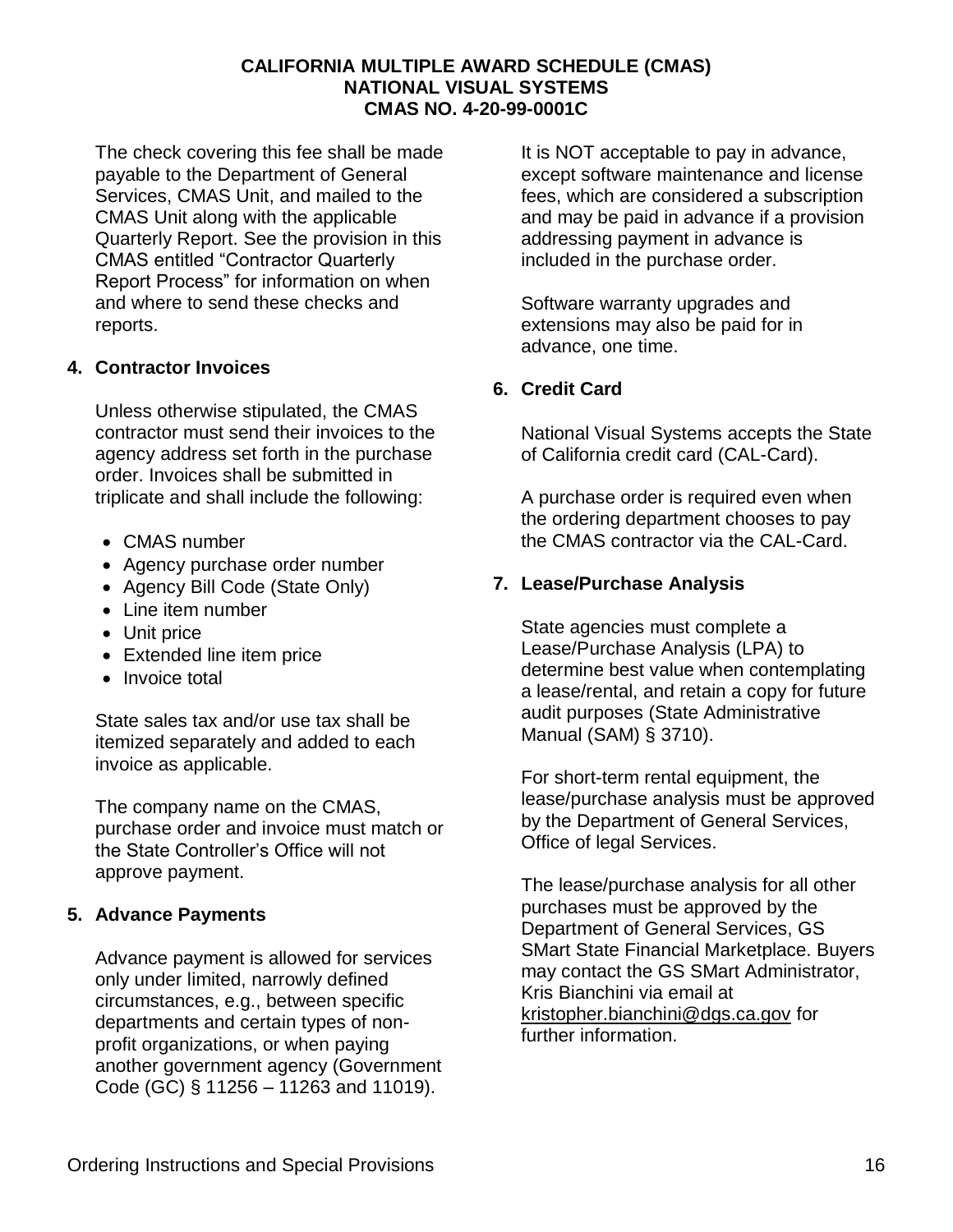#### **8. Leasing**

The State reserves the right to select the form of payment for all procurements, be it either an outright purchase with payment rendered directly by the State, or a financing/lease-purchase or operating lease via the State Financial Marketplace (GS SMart and/or Lease SMart). If payment is via the financial marketplace, the Supplier will invoice the State and the State will approve the invoice and the selected Lender/Lessor for all product listed on the State's procurement document will pay the supplier on behalf of the State.

Buyers may contact the GS SMart Administrator, Kris Bianchini via email at [kristopher.bianchini@dgs.ca.gov](mailto:kristopher.bianchini@dgs.ca.gov) for further information.

#### **CONTRACTOR QUARTERLY REPORT PROCESS**

CMAS contractors are required to submit a detailed CMAS Business Activity Report on a quarterly basis to the CMAS Unit. See Attachment B for a copy of this form and instructions.

This report shall be mailed to:

Department of General Services Procurement Division – CMAS Unit Attention: Quarterly Report Processing PO Box 989052, MS #2-202 West Sacramento, CA 95798-9052

Reports that include checks for incentive fees must be mailed and shall not be e-mailed. All other reports may be e-mailed to the attention of Quarterly Report Processing as follows:

CMAS Unit E-Mail: cmas@dgs.ca.gov

For the full instructions on completing and submitting CMAS Quarterly Business Activity Reports, and a soft copy of a blank quarterly report form, go to the [CMAS website](https://www.dgs.ca.gov/PD/About/Page-Content/PD-Branch-Intro-Accordion-List/Acquisitions/California-Multiple-Award-Schedules) (www.dgs.ca.gov/PD/About/Page-Content/PD-Branch-Intro-Accordion-List/Acquisitions/California-Multiple-Award-Schedules) and then select "File a CMAS Quarterly Report".

Important things to remember regarding CMAS Quarterly Business Activity Reports (referred to as "reports" below):

- A report is required for each CMAS, each quarter, even when no new purchase orders are received in the quarter.
- A separate report is required for each CMAS.
- **Each purchase order must be reported only once in the quarter identified by the purchase order date, regardless of when the services were performed, the products were delivered, the invoice was sent, or the payment was received.**
- Purchase orders from State and local government agencies must be separated on the report, as shown in the instructions.
- CMAS contractors must report the sales activity for all resellers listed on their CMAS.
- Any report that does not follow the required format or excludes required information will be deemed incomplete and returned to the CMAS contractor for corrections.
- Taxes and freight must not be included in the report.
- CMAS contractors must attach to their quarterly report a check covering the required incentive fee for all CMAS sales to local government agencies (see more information below).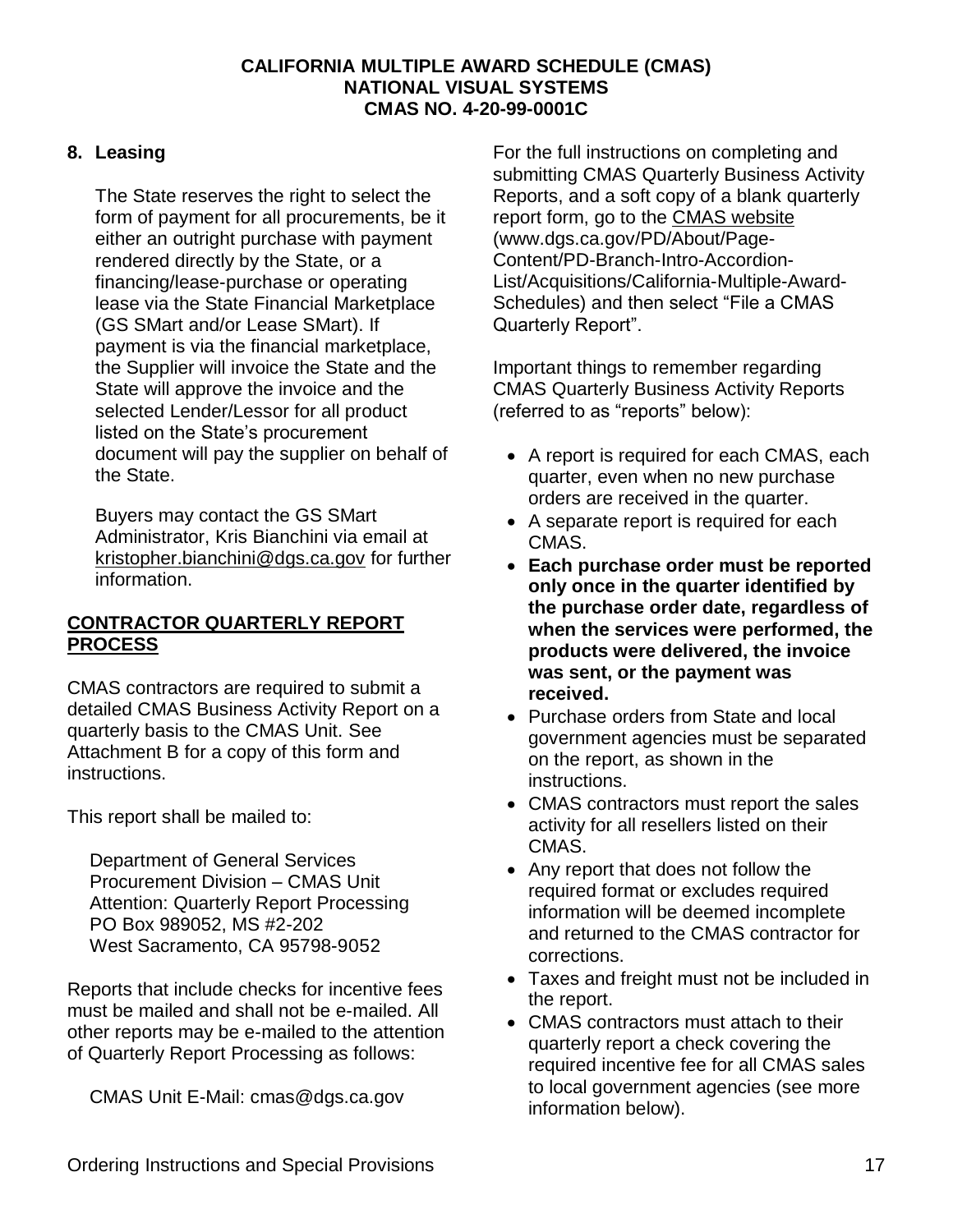• New CMAS agreements, renewals, extensions, and amendments will be approved only if the CMAS contractor has submitted all required quarterly reports and incentive fees.

CMAS Quarterly Business Activity Reports are due in the CMAS Unit within two weeks after the end of each quarter as shown below:

| Quarter 1 | Jan 1 to Mar 31 | Due Apr 15 |
|-----------|-----------------|------------|
| Quarter 2 | Apr 1 to Jun 30 | Due Jul 15 |
| Quarter 3 | Jul 1 to Sep 30 | Due Oct 15 |
| Quarter 4 | Oct 1 to Dec 31 | Due Jan 15 |

#### **CONTRACTOR QUARTERLY INCENTIVE FEES**

CMAS contractors who are not California certified small businesses must remit to DGS an incentive fee equal to **1.25%** of the total of all local government agency orders (excluding sales tax and freight) placed against their CMAS agreement(s). This incentive fee is in lieu of local government agencies being billed the above referenced DGS administrative fee.

CMAS contractors cannot charge local government agencies an additional **1.25%** charge on a separate line item to cover the incentive fee. The CMAS contractor must include the **1.25%** incentive fee in the price of the products or services offered, and the line item prices must not exceed the applicable base contract prices.

A local government agency is any city, county, district, or other local governmental body, including the California State University (CSU) and University of California (UC) systems, K-12 public schools and community colleges empowered to expend public funds.

This incentive fee is waived for CMAS purchase orders issued to California certified small businesses.

The check covering this fee shall be made payable to the Department of General Services, CMAS Unit, and mailed to the CMAS Unit along with the applicable Quarterly Report. See the provision in this CMAS entitled "Contractor Quarterly Report Process" for information on when and where to send these checks and reports.

#### **OBTAINING COPY OF ORIGINAL CMAS AND AMENDMENTS**

A copy of a CMAS and amendments, if any, can be obtained at [Cal eProcure](https://caleprocure.ca.gov/) (caleprocure.ca.gov). A complete CMAS consists of the following:

- CMAS cover pages (which includes the signature page, ordering instructions and special provisions, and any attachments or exhibits as prepared by the CMAS Unit)
- CMAS Terms and Conditions.
- Federal GSA (or Non-GSA) terms and conditions
- Product/service listing and prices
- Amendments, if applicable.

It is important for the agency to confirm that the required products, services, and prices are included in the CMAS and are at or below base contract rates. To streamline substantiation that the needed items are in the base contract, the agencies should ask the CMAS contractor to identify the specific pages from the base contract that include the required products, services, and prices. Agencies should save these pages for their file documentation.

Ordering Instructions and Special Provisions 18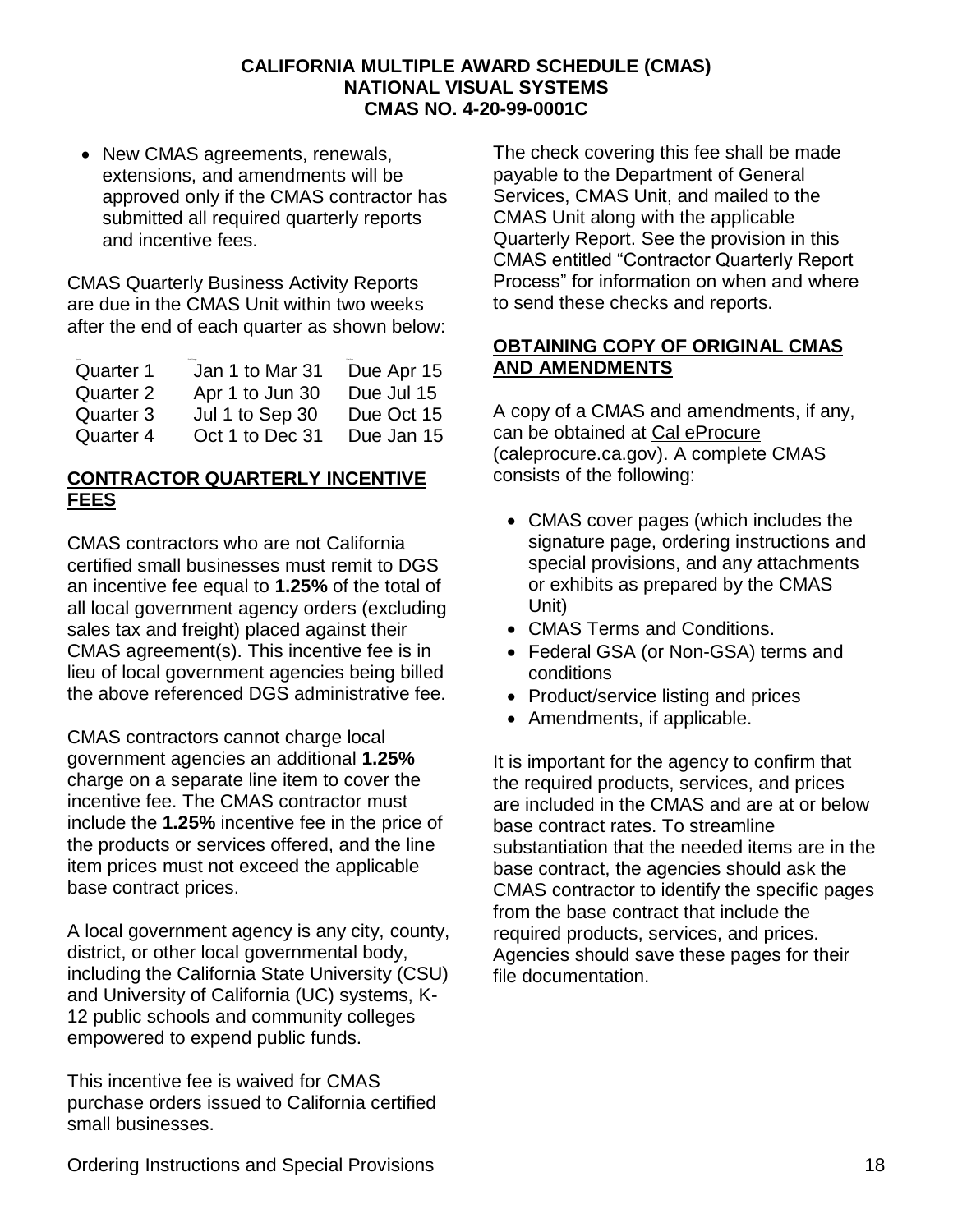#### **CONTRACTORS ACTING AS FISCAL AGENTS ARE PROHIBITED**

When a subcontractor ultimately provides all of the products or performs all of the services that a CMAS contractor has agreed to provide, and the prime contractor only handles the invoicing of expenditures, then the prime contractor's role becomes that of a fiscal agent because it is merely administrative in nature, and does not provide a Commercially Useful Function (CUF). It is unacceptable to use fiscal agents in this manner because the agency is paying unnecessary administrative costs.

#### **AGENCY RESPONSIBILITY**

Each agency is responsible for its own contracting program and purchasing decisions, including use of the CMAS program and associated outcomes.

This responsibility includes, but is not necessarily limited to, ensuring the necessity of the services, securing appropriate funding, complying with laws and policies, preparing the purchase order in a manner that safeguards the State's interests, obtaining required approvals, and documenting compliance with Government Code (GC) § 19130.b (3) for outsourcing services.

It is the responsibility of each agency to consult as applicable with their legal staff and contracting offices for advice depending upon the scope or complexity of the purchase order.

If you do not have legal services available to you within your agency, the DGS Office of Legal Services is available to provide services on a contractual basis.

#### **CONFLICT OF INTEREST**

Agencies must evaluate the proposed purchase order to determine if there are any potential conflict of interest issues. See the CMAS Terms and Conditions, Conflict of Interest, for more information.

#### **FEDERAL DEBARMENT**

When federal funds are being expended, the agency is required to obtain (retain in file) a signed "Federal Debarment" certification from the CMAS contractor before the purchase order is issued.

This certification is required by the regulations implementing Executive Order 12549, Debarment and Suspension, 29 CFR Part 98, Section 98.510, Participants; responsibilities. The regulations were published as Part VII of the May 26, 1988 Federal Register (pages 19160-19211).

#### **CONTRACTOR TRAVEL**

The Travel provision is not applicable to this CMAS.

#### **LIQUIDATED DAMAGES FOR LATE DELIVERY**

The value of the liquidated damages cannot be a penalty, must be mutually agreed upon by agency and contractor and included in the purchase order to be applicable.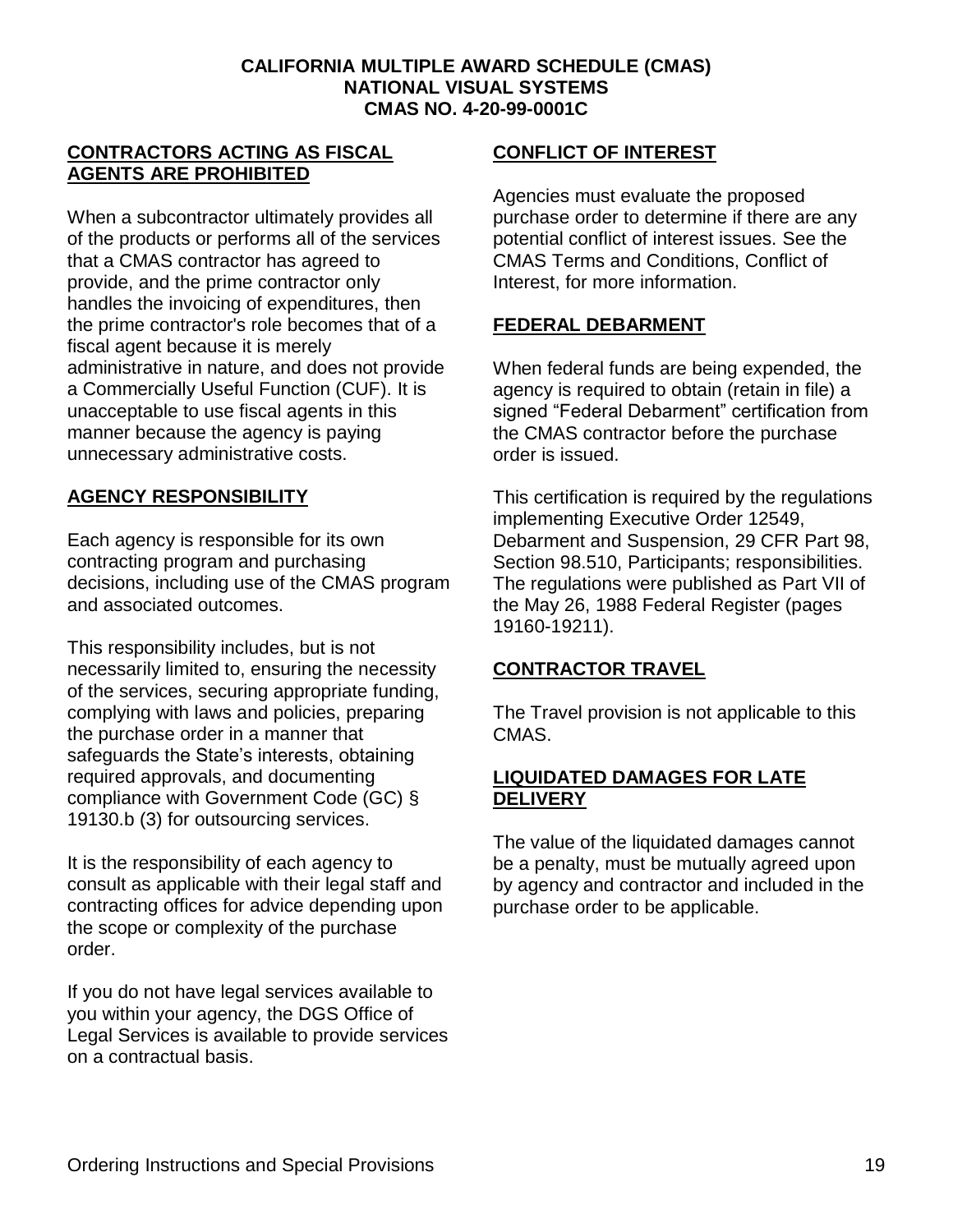#### **ACCEPTANCE TESTING CRITERIA**

If the agency wants to include acceptance testing for all newly installed technology systems, and individual equipment, and machines which are added or field modified (modification of a machine from one model to another) after a successful performance period, the test criteria must be included in the purchase order to be applicable.

#### **AMERICANS WITH DISABILITY ACT (ADA)**

Section 504 of the Rehabilitation Act of 1973 as amended; Title VI and VII of the Civil Rights Act of 1964 as amended; Americans with Disabilities Act, 42 USC 12101; California Code of Regulations, Title 2, Title 22; California Government Code, Sections 11135, et seq.; and other federal and State laws, and Executive Orders prohibit discrimination. All programs, activities, employment opportunities, and services must be made available to all persons, including persons with disabilities. See Attachment A for Procurement Division's ADA Compliance Policy of Nondiscrimination on the Basis of Disability.

Individual government agencies are responsible for self-compliance with ADA regulations.

Contractor sponsored events must provide reasonable accommodations for persons with disabilities.

#### **DGS PROCUREMENT DIVISION CONTACT AND PHONE NUMBER**

Department of General Services Procurement Division, CMAS Unit 707 Third Street, 2<sup>nd</sup> Floor, MS 2-202 West Sacramento, CA 95605-2811

Phone # (916) 375-4365

Ordering Instructions and Special Provisions 20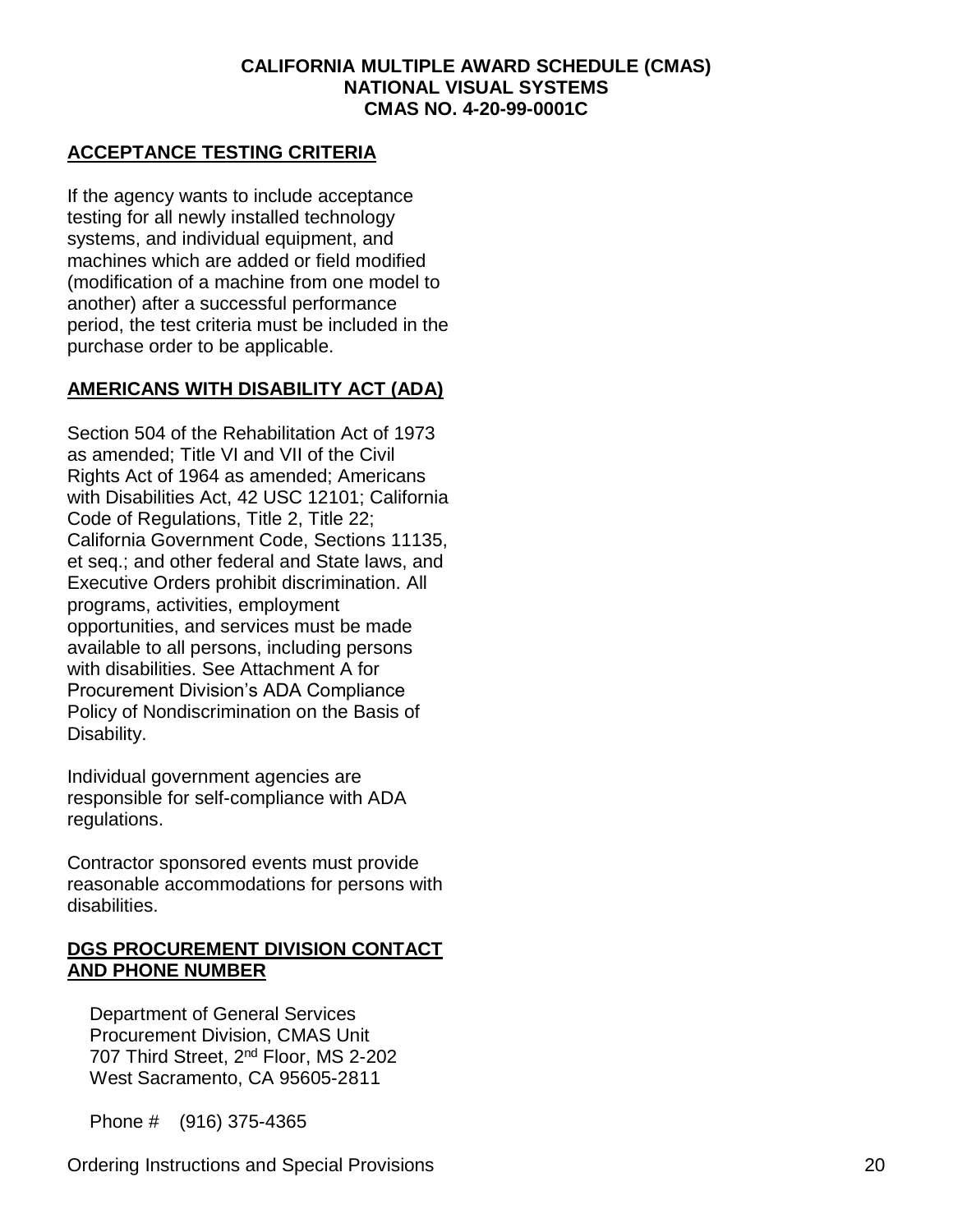# **ATTACHMENT A**

# ADA NOTICE

# Procurement Division (State Department of General Services) AMERICANS WITH DISABILITIES ACT (ADA) COMPLIANCE POLICY OF NONDISCRIMINATION ON THE BASIS OF DISABILITY

To meet and carry out compliance with the nondiscrimination requirements of the Americans with Disabilities Act (ADA), it is the policy of the Procurement Division (within the State Department of General Services) to make every effort to ensure that its programs, activities, and services are available to all persons, including persons with disabilities.

For persons with a disability needing a reasonable accommodation to participate in the Procurement process, or for persons having questions regarding reasonable accommodations for the Procurement process, please contact the Procurement Division at (916) 375-4400 (main office); the Procurement Division TTY/TDD (telephone device for the deaf) or California Relay Service numbers which are listed below. You may also contact directly the Procurement Division contact person who is handling this procurement.

# **IMPORTANT: TO ENSURE THAT WE CAN MEET YOUR NEED, IT IS BEST THAT WE RECEIVE YOUR REQUEST AT LEAST 10 WORKING DAYS BEFORE THE SCHEDULED EVENT (i.e., MEETING, CONFERENCE, WORKSHOP, etc.) OR DEADLINE DUE-DATE FOR PROCUREMENT DOCUMENTS.**

The Procurement Division TTY telephone numbers are:

Sacramento Office: 916-376-5127 (CALNET 480-5127)

The California Relay Service Telephone Numbers are:

Voice: 1-800-735-2922, or 7-1-1 Speech to Speech Service: 1-800-854-7784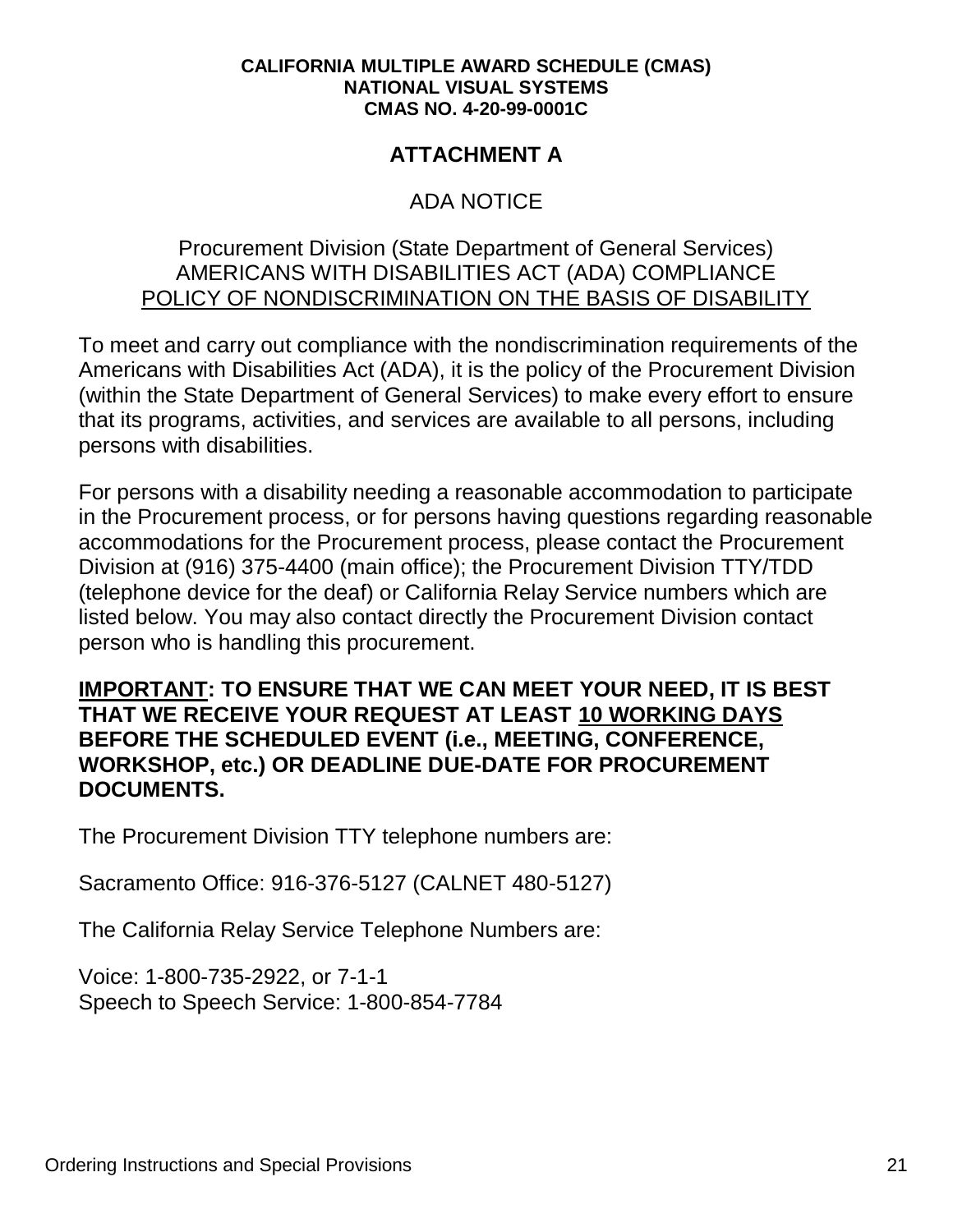| <b>Company Name:</b>                         |                                                     | <b>Reporting Calendar Year:</b> |  |
|----------------------------------------------|-----------------------------------------------------|---------------------------------|--|
| <b>CMAS Number:</b>                          | <b>Reporting Quarter:</b>                           | $\Box$ Q1 (January to March)    |  |
| For Questions Regarding this Report Contact: |                                                     | $\Box$ Q2 (April to June)       |  |
| Name:                                        |                                                     | $\Box$ Q3 (July to September)   |  |
| <b>Phone Number:</b>                         |                                                     | $\Box$ Q4 (October to December) |  |
| E-mail:                                      | <b>Check Here if No New Orders for This Quarter</b> |                                 |  |
|                                              | <b>STATE GOVERNMENT AGENCY PURCHASES</b>            |                                 |  |

| <b>State Agency Name</b> | <b>Purchase Order</b><br><b>Number</b> | <b>Purchase</b><br>Order<br><b>Date</b> | <b>Total Dollars Per</b><br><b>Purchase Order</b> | <b>Agency</b><br><b>Contact</b> | <b>Agency Address</b> | <b>Phone</b><br><b>Number</b> |
|--------------------------|----------------------------------------|-----------------------------------------|---------------------------------------------------|---------------------------------|-----------------------|-------------------------------|
|                          |                                        |                                         |                                                   |                                 |                       |                               |
|                          |                                        |                                         |                                                   |                                 |                       |                               |
|                          |                                        |                                         |                                                   |                                 |                       |                               |

**Total State Agency Dollars Reported for Quarter: \$**

| <b>LOCAL GOVERNMENT AGENCY PURCHASES</b>      |                                        |                                         |                                                   |                                 |                       |                               |
|-----------------------------------------------|----------------------------------------|-----------------------------------------|---------------------------------------------------|---------------------------------|-----------------------|-------------------------------|
| <b>Local Government Agency</b><br><b>Name</b> | <b>Purchase Order</b><br><b>Number</b> | <b>Purchase</b><br>Order<br><b>Date</b> | <b>Total Dollars Per</b><br><b>Purchase Order</b> | <b>Agency</b><br><b>Contact</b> | <b>Agency Address</b> | <b>Phone</b><br><b>Number</b> |
|                                               |                                        |                                         |                                                   |                                 |                       |                               |
|                                               |                                        |                                         |                                                   |                                 |                       |                               |
|                                               |                                        |                                         |                                                   |                                 |                       |                               |

**Total Local Government Agency Dollars for Quarter: \$**

|  | 1.25% Remitted to DGS (does not apply to CA certified Small Businesses): \$ |  |
|--|-----------------------------------------------------------------------------|--|
|--|-----------------------------------------------------------------------------|--|

**Total of State and Local Government Agency Dollars Reported for this Quarter: \$**